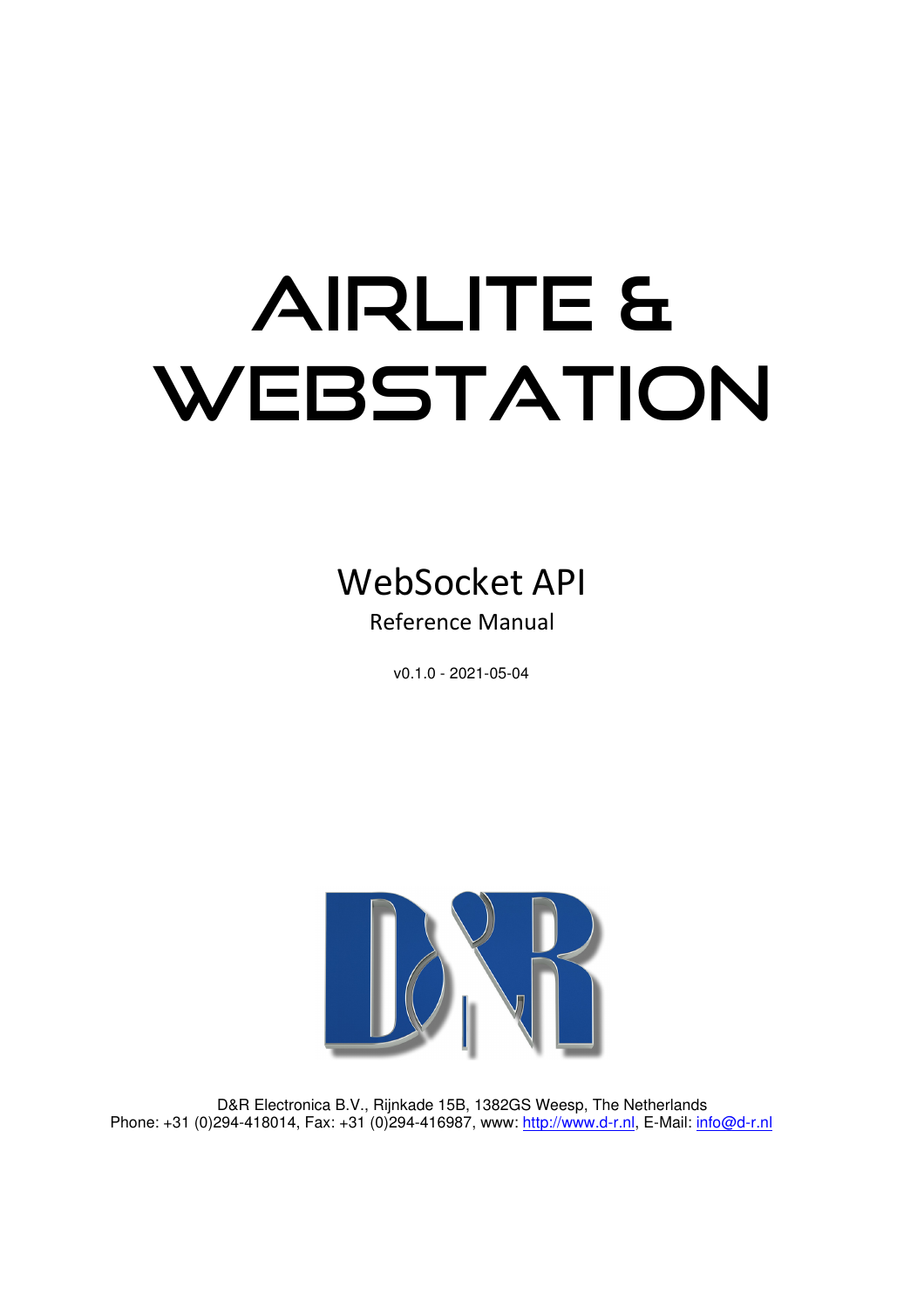#### **1 Table of contents 1 TABLE OF CONTENTS 2 2 CHANGELOG 4 3 ENUMS 5** 3.1 <CTRL\_KEY\_T> 5 3.2 <COLOR \_T> 5 3.3 <BLINK\_SPEED \_T> 5 3.4 <MODULET> 6 3.5 <CUE \_T> 6 3.6 <AUTO \_CUE \_T> 6 3.7 <ACTION \_T> 7 3.8 <TRACK\_T> 7 3.9 <MIC \_ON \_TRIGGER \_T> 7 3.10 <GPO \_T> 7 3.11 <GPO \_TRIGGER \_T> 7 3.12 <GPO \_MODE \_T> 8 3.13 <GPO \_TYPE \_T> 8 3.14 <SILENCE \_DETECTION \_INTERVAL\_UNIT \_T> 8 3.15 <SILENCE \_DETECTION \_SOURCE \_T> 8 **4 REQUESTS 9** 4.1 GET \_API \_VERSION 9 4.2 GET \_ALL 9 4.3 GET \_CONFIG 9 4.4 GET\_STATES<br>4.5 GET\_SUBSCF \_STATES 10 4.5 GET \_SUBSCRIPTIONS 10 4.6 GET\_TOPICS<br>4.7 SET AUTO 0  $\_$ TOPICS  $\qquad \qquad \qquad$ 4.7 SET \_AUTO  $\hbox{\small\it L}$  cue to the contract of the contract of the contract of the contract of the contract of the contract of the contract of the contract of the contract of the contract of the contract of the contract of the contra 4.8 SET \_CONFIG \_AUTO  $\overline{\phantom{a}}$   $\overline{\phantom{a}}$   $\overline{\phantom{a}}$   $\overline{\phantom{a}}$   $\overline{\phantom{a}}$   $\overline{\phantom{a}}$   $\overline{\phantom{a}}$   $\overline{\phantom{a}}$   $\overline{\phantom{a}}$   $\overline{\phantom{a}}$   $\overline{\phantom{a}}$   $\overline{\phantom{a}}$   $\overline{\phantom{a}}$   $\overline{\phantom{a}}$   $\overline{\phantom{a}}$   $\overline{\phantom{a}}$   $\overline{\phantom{a}}$   $\overline{\phantom{a}}$   $\overline{\$ 4.9 SET \_CONFIG \_AUTO  $\Box$ ON 11  $4.10$ \_CONFIG \_CRM \_AUTO \_CUE \_RESET 11  $4.11$ \_CONFIG \_CRM  $\lrcorner$  MUTE  $\lrcorner$  $4.12$ SET CONFIG CUE  $\pm$  CUE to the contract of the contract of the contract of the contract of the contract of the contract of the contract of the contract of the contract of the contract of the contract of the contract of the contract of t  $4.13$ \_CONFIG \_CUE \_INTERLOCK 12  $4.14$ \_CONFIG \_CUE \_RESET 13 4.15 SET \_CONFIG \_FADER \_RESERVE 13 4.16 SET \_CONFIG  $\_$ GPO 13  $4.17$ \_CONFIG \_LOCKED  $\sim$  0N  $\sim$  13  $4.18$ \_CONFIG \_MIC \_AT  $\blacksquare$ LINE  $\blacksquare$  $4.19$ \_CONFIG \_MIC  $\sim$  0N  $\sim$  14  $4.20$ SET CONFIG\_ON  $\sim$  0N  $\sim$  14  $4.21$ \_CONFIG \_ON  $\_\mathrm{AIR}$  . The set of the set of the set of the set of the set of the set of the set of the set of the set of the set of the set of the set of the set of the set of the set of the set of the set of the set of the set of  $4.22$ \_CONFIG \_PGM \_AUTO  $\overline{\phantom{a}}$  OFF  $\overline{\phantom{a}}$  $4.23$ \_CONFIG \_PHANTOM 15  $4.24$ \_CONFIG \_SILENCE \_DETECTION 16  $4.25$ \_CONFIG \_STUDIO \_REMOTE 16 4.26 SET\_CTRL\_LED \_CTRL\_LED 16 4.27 SET CUE  $\Box$ CUE  $\Box$  $4.28$ SET NON STOP  $\_$ STOP  $\_$ 4.29 SET  $\sim$  0N  $\sim$  17 4.30 SET\_STUDIC<br>4.31 SET TRACK SET STUDIO REMOTE \_REMOTE 17  $4.31$  $\_$ TRACK  $\_$  $4.32$ <br> $4.33$ **SET VOICETRACK** 18 A.33 SUBSCRIBE 2001 18 SUBSCRIBE 2002 18 SUBSCRIBE 2004 18 SUBSCRIBE 2004 18 A.34 UNSUBSCRIBE 18 **5 EVENTS 20**  $5.1$ ON AUTO CUE \_CUE 20 5.2 ON \_CONFIG \_AUTO  $\overline{\phantom{a}}$   $\overline{\phantom{a}}$   $\overline{\phantom{a}}$   $\overline{\phantom{a}}$   $\overline{\phantom{a}}$   $\overline{\phantom{a}}$   $\overline{\phantom{a}}$   $\overline{\phantom{a}}$   $\overline{\phantom{a}}$   $\overline{\phantom{a}}$   $\overline{\phantom{a}}$   $\overline{\phantom{a}}$   $\overline{\phantom{a}}$   $\overline{\phantom{a}}$   $\overline{\phantom{a}}$   $\overline{\phantom{a}}$   $\overline{\phantom{a}}$   $\overline{\phantom{a}}$   $\overline{\$ 5.3 ON \_CONFIG \_AUTO  $_{\rm ON}$  20  $5.4$ <br> $5.5$ \_CONFIG\_CRM\_AUTO\_CUE \_RESET 20 5.5 ON \_CONFIG \_CRM  $\blacksquare$ MUTE  $\blacksquare$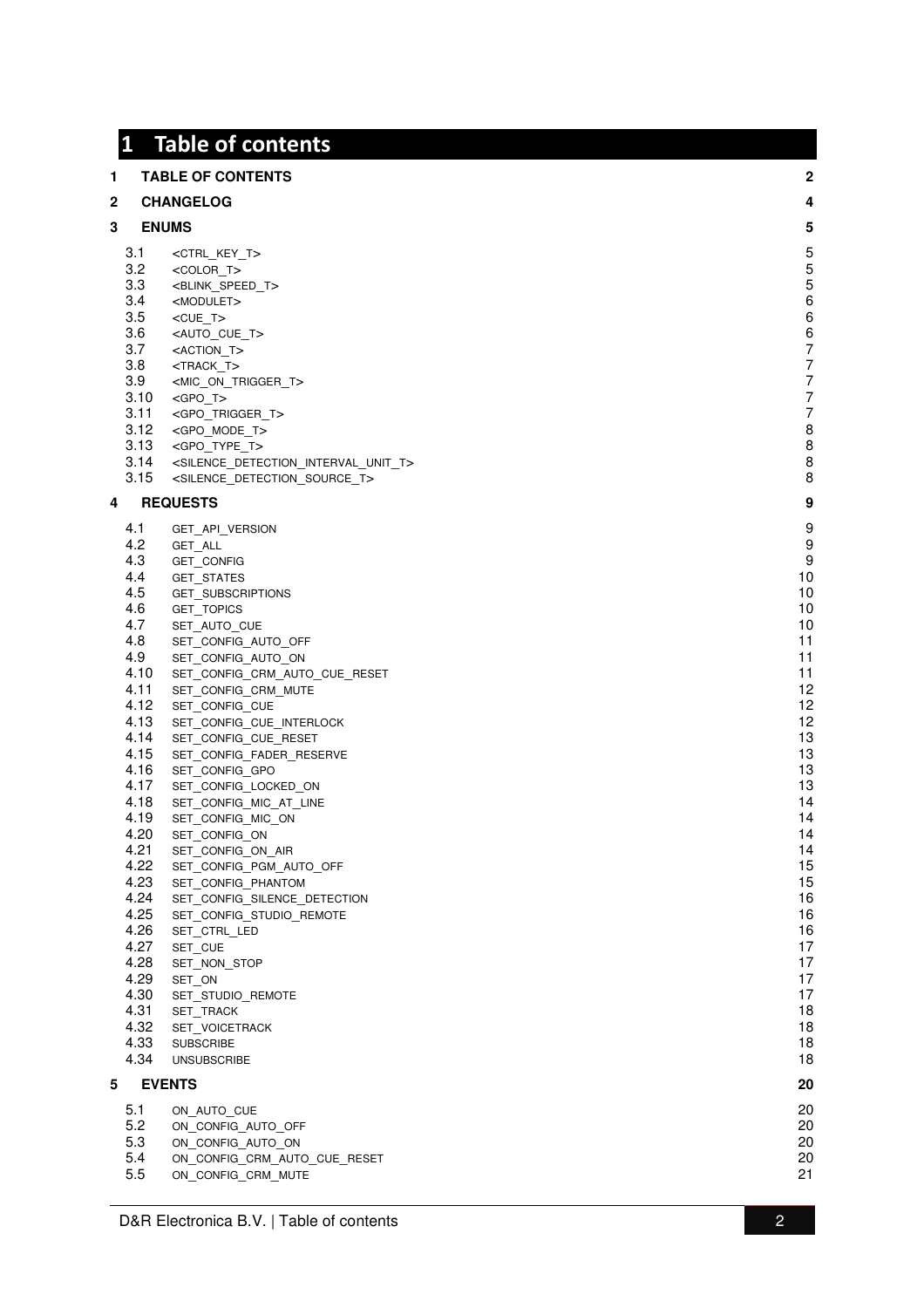| 5.6  | ON CONFIG CUE               | 21 |
|------|-----------------------------|----|
| 5.7  | ON_CONFIG_CUE_INTERLOCK     | 21 |
| 5.8  | ON CONFIG CUE RESET         | 21 |
| 5.9  | ON_CONFIG_FADER_RESERVE     | 22 |
| 5.10 | ON CONFIG GPO               | 22 |
| 5.11 | ON CONFIG LOCKED ON         | 22 |
| 5.12 | ON CONFIG MIC AT LINE       | 22 |
| 5.13 | ON CONFIG MIC ON            | 23 |
| 5.14 | ON CONFIG ON                | 23 |
| 5.15 | ON CONFIG ON AIR            | 23 |
| 5.16 | ON_CONFIG_PGM_AUTO_OFF      | 23 |
| 5.17 | ON CONFIG PHANTOM           | 24 |
| 5.18 | ON CONFIG SILENCE DETECTION | 24 |
| 5.19 | ON CONFIG STUDIO REMOTE     | 24 |
| 5.20 | ON CRM MUTE                 | 24 |
| 5.21 | ON_CTRL_KEY                 | 25 |
| 5.22 | ON CTRL LED                 | 25 |
| 5.23 | ON CUE                      | 25 |
| 5.24 | ON DEVICE STATUS            | 25 |
| 5.25 | ON_FADER                    | 26 |
| 5.26 | ON GPO                      | 26 |
| 5.27 | ON METERING                 | 26 |
| 5.28 | ON MIC ON                   | 26 |
| 5.29 | ON MODULE ACTIVE            | 27 |
| 5.30 | ON_NON_STOP                 | 27 |
| 5.31 | ON ON                       | 27 |
| 5.32 | ON ON AIR                   | 27 |
| 5.33 | ON PHONE RINGING            | 27 |
| 5.34 | ON SILENCE DETECTION        | 28 |
| 5.35 | ON SOURCE SELECT            | 28 |
| 5.36 | ON STUDIO REMOTE            | 28 |
| 5.37 | ON TRACK                    | 28 |
| 5.38 | ON VOICETRACK               | 29 |
| 5.39 | ON VOIP CONNECT             | 29 |
|      |                             |    |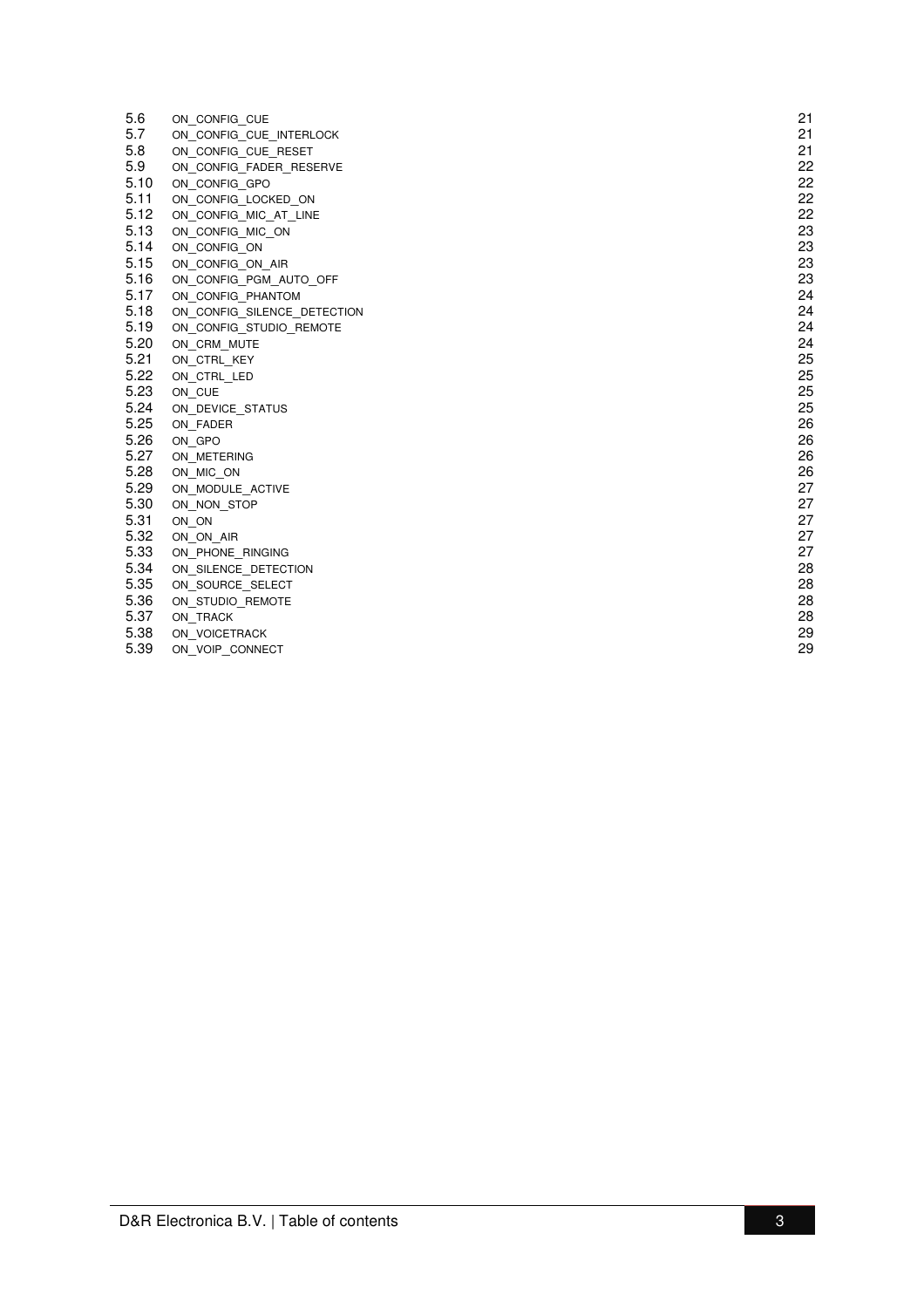# **2 Changelog**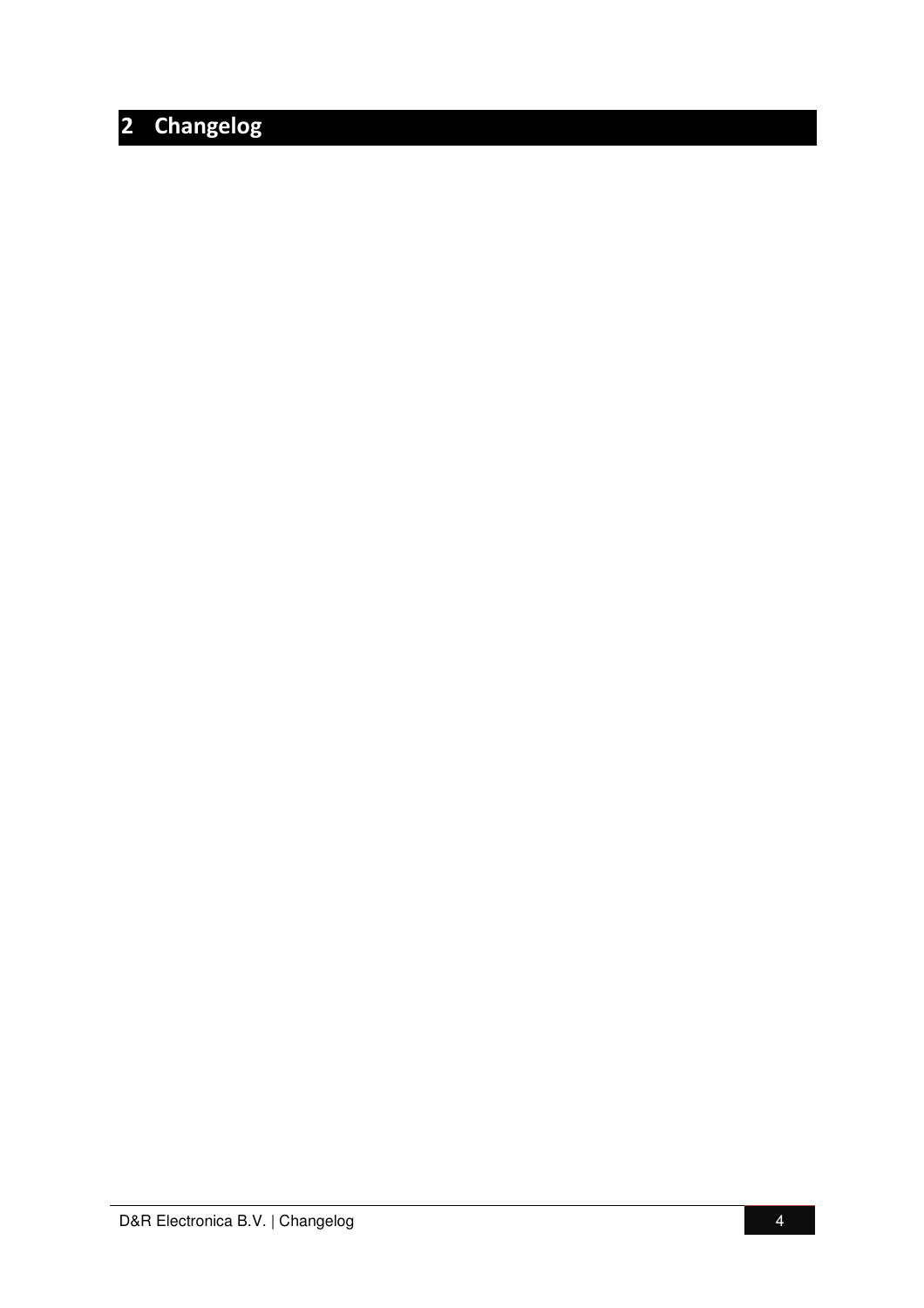# **3 Enums**

# **3.1 <ctrl\_key\_t>**

#### **Constraints**:

WEBSTATION: "7a", "8a", "7b", "8b" n.a.

| <b>Type</b>   | <b>Value</b> | <b>Description</b>     |
|---------------|--------------|------------------------|
| <b>String</b> | "a1"         | Control key 1 column A |
|               | "a2"         | Control key 2 column A |
|               | "a3"         | Control key 3 column A |
|               | "a4"         | Control key 4 column A |
|               | "a5"         | Control key 5 column A |
|               | "a6"         | Control key 6 column A |
|               | "a7"         | Control key 7 column A |
|               | "a8"         | Control key 8 column A |
|               | "b1"         | Control key 1 column B |
|               | "b2"         | Control key 2 column B |
|               | "b3"         | Control key 3 column B |
|               | "b4"         | Control key 4 column B |
|               | "b5"         | Control key 5 column B |
|               | "b6"         | Control key 6 column B |
|               | "b7"         | Control key 7 column B |
|               | "b8"         | Control key 8 column B |
|               | $11 * 11$    | All Control keys       |

| $3.2 \overline \left\{\text{color\_t} \right\}$ |              |                    |  |  |
|-------------------------------------------------|--------------|--------------------|--|--|
| <b>Type</b>                                     | <b>Value</b> | <b>Description</b> |  |  |
| <b>String</b>                                   | "off"        | LED off            |  |  |
|                                                 | "red"        | LED red            |  |  |
|                                                 | "green"      | LED green          |  |  |

| 3.3 <blink_speed_t></blink_speed_t> |              |                    |  |  |
|-------------------------------------|--------------|--------------------|--|--|
| <b>Type</b>                         | <b>Value</b> | <b>Description</b> |  |  |
| <b>String</b>                       | "slow"       | T=800ms            |  |  |
|                                     | "normal"     | T=400ms            |  |  |
|                                     | "fast"       | T=200ms            |  |  |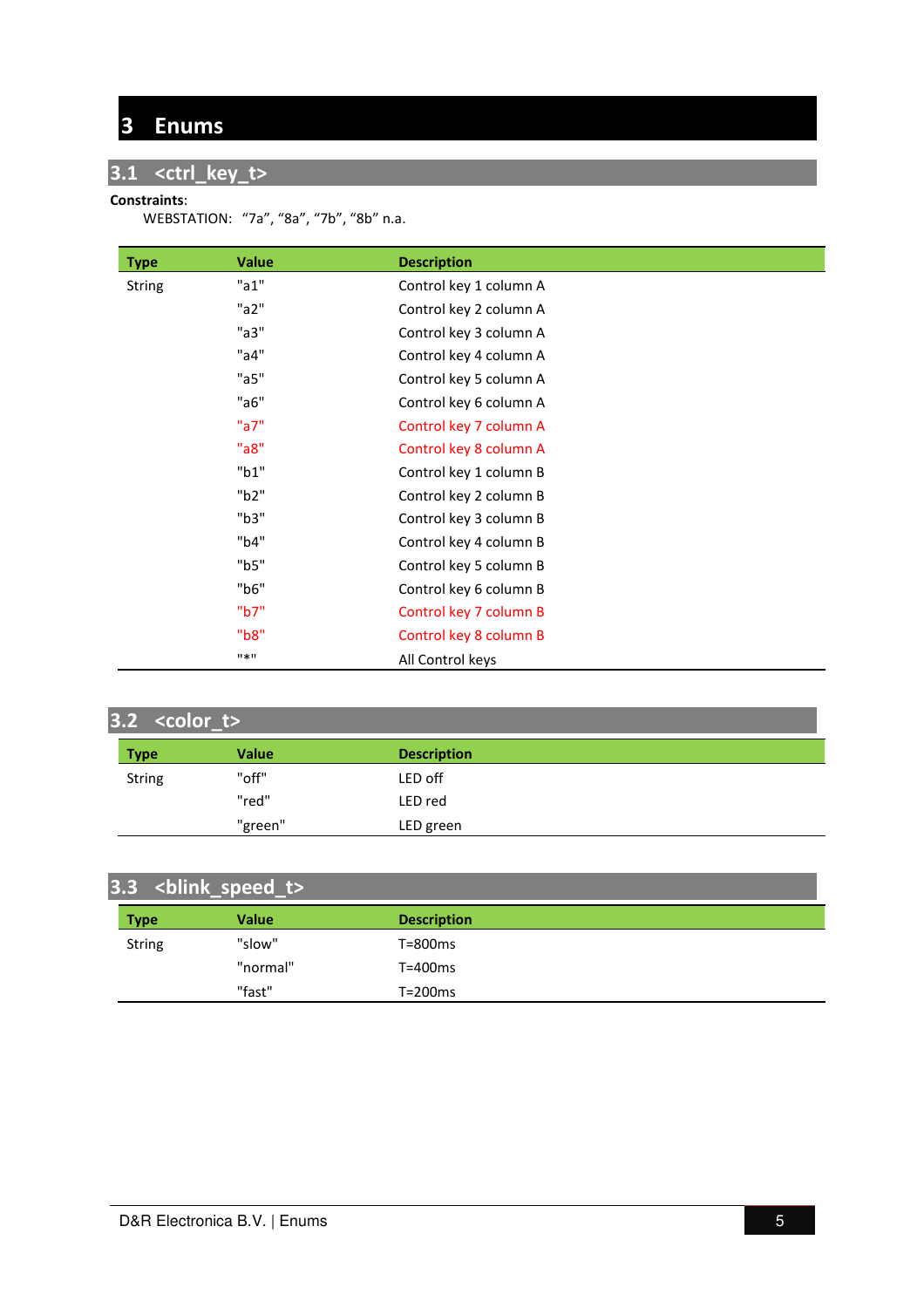## **3.4 <modulet>**

#### **Constraints**:

WEBSTATION: "mod7", "mod8" n.a.

| <b>Type</b>   | <b>Value</b> | <b>Description</b> |  |
|---------------|--------------|--------------------|--|
| <b>String</b> | "mod1"       | Module 1           |  |
|               | "mod2"       | Module 2           |  |
|               | "mod3"       | Module 3           |  |
|               | "mod4"       | Module 4           |  |
|               | "mod5"       | Module 5           |  |
|               | "mod6"       | Module 6           |  |
|               | "mod7"       | Module 7           |  |
|               | "mod8"       | Module 8           |  |
|               | $11*11$      | All                |  |

# **3.5 <cue\_t>**

#### **Constraints**:

WEBSTATION: "mod7"…"air" n.a.

| <b>Type</b>   | Value      | <b>Description</b> |
|---------------|------------|--------------------|
| <b>String</b> | "mod1"     | Module 1           |
|               | "mod2"     | Module 2           |
|               | "mod3"     | Module 3           |
|               | "mod4"     | Module 4           |
|               | "mod5"     | Module 5           |
|               | "mod6"     | Module 6           |
|               | "mod7"     | Module 7           |
|               | "mod8"     | Module 8           |
|               | "aux"      | Aux                |
|               | "non_stop" | <b>NonStop</b>     |
|               | "air"      | Air                |
|               | $11 * 11$  | All                |

## **3.6 <auto\_cue\_t>**

#### **Constraints**:

WEBSTATION: "announcer" n.a.

| <b>Type</b> | Value       | <b>Description</b>    |
|-------------|-------------|-----------------------|
| String      | "crm"       | CRM buss              |
|             | "announcer" | <b>Announcer buss</b> |
|             | Ⅱ *Ⅱ        | All                   |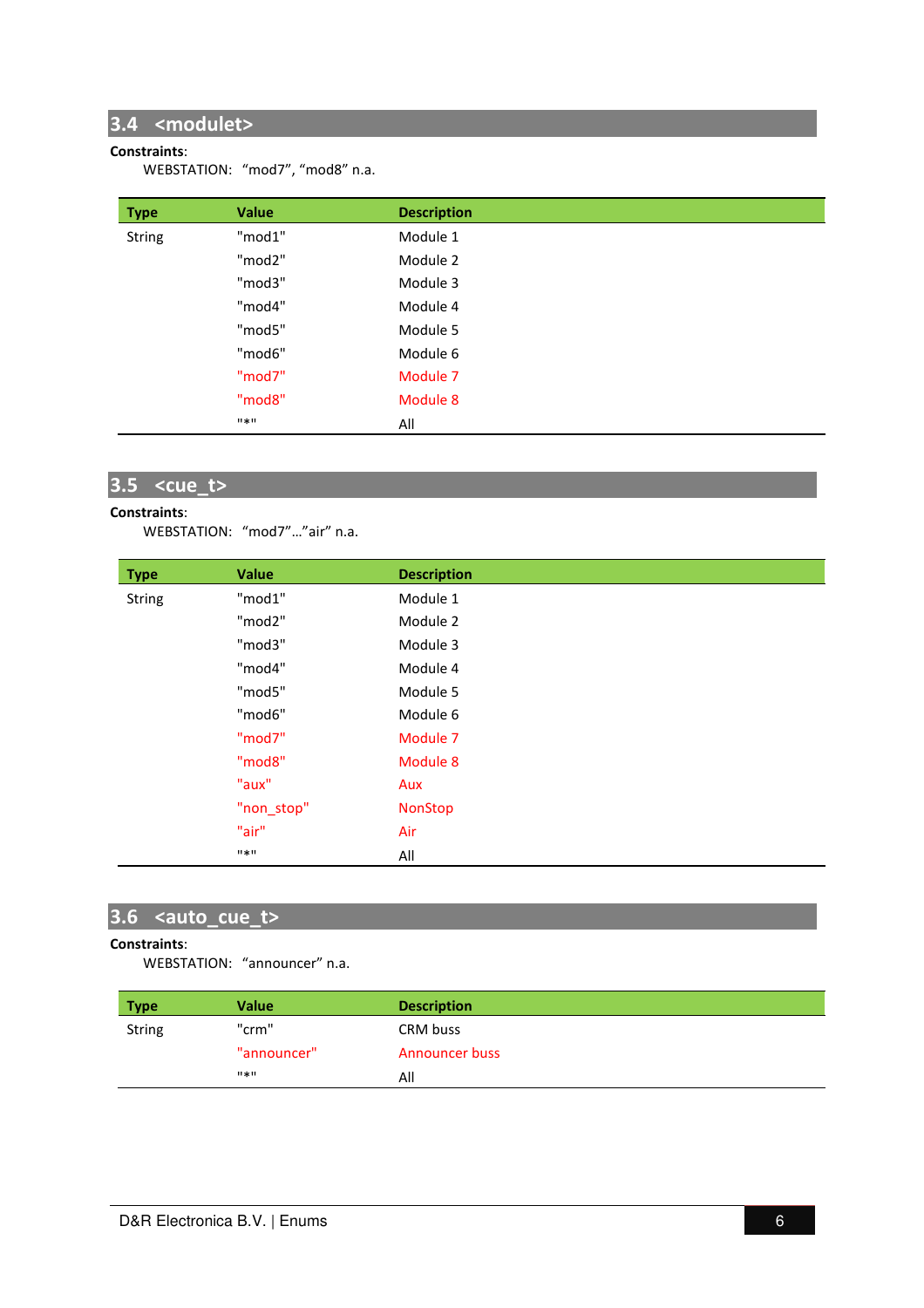# **3.7 <action\_t>**

| ---         |          |                    |  |
|-------------|----------|--------------------|--|
| <b>Type</b> | Value    | <b>Description</b> |  |
| String      | "off"    | Off                |  |
|             | "on"     | On                 |  |
|             | "toggle" | Toggle             |  |

| $3.8$ <track t=""/> |        |                                               |  |  |
|---------------------|--------|-----------------------------------------------|--|--|
| <b>Type</b>         | Value  | <b>Description</b>                            |  |  |
| <b>String</b>       | "stop" | Track is in stop state                        |  |  |
|                     | "play" | Track is in playing state                     |  |  |
|                     | "end"  | Track is in ending state (flashing ON button) |  |  |

| 3.9 <mic_on_trigger_t></mic_on_trigger_t> |           |                                                       |  |  |
|-------------------------------------------|-----------|-------------------------------------------------------|--|--|
| <b>Type</b>                               | Value     | <b>Description</b>                                    |  |  |
| <b>String</b>                             | "mic on"  | Mic on output listens if one or more mic's are active |  |  |
|                                           | "on air1" | Mic on output listens on on air1 logical buss         |  |  |
|                                           | "on air2" | Mic on output listens on on air2 logical buss         |  |  |

| $3.10$ <gpo_t></gpo_t> |        |                    |  |
|------------------------|--------|--------------------|--|
| <b>Type</b>            | Value  | <b>Description</b> |  |
| String                 | "gpo1" | GPO <sub>1</sub>   |  |
|                        | "gpo2" | GPO <sub>2</sub>   |  |

# **3.11 <gpo\_trigger\_t>**

| <b>Type</b>   | <b>Value</b>  | <b>Description</b>           |
|---------------|---------------|------------------------------|
| <b>String</b> | "off"         | GPO disabled                 |
|               | "onair1"      | OnAir 1 logic buss           |
|               | "onair2"      | OnAIr 2 logic buss           |
|               | "phone"       | Phone ringing                |
|               | "micon"       | Microphone on output         |
|               | "nonstop"     | Nonstop active               |
|               | "mod1 active" | Module 1 Fader and ON active |
|               | "mod2 active" | Module 2 Fader and ON active |
|               | "mod3_active" | Module 3 Fader and ON active |
|               | "mod4 active" | Module 4 Fader and ON active |
|               | "mod5 active" | Module 5 Fader and ON active |
|               | "mod6 active" | Module 6 Fader and ON active |
|               | "mod7 active" | Module 7 Fader and ON active |
|               | "mod8 active" | Module 8 Fader and ON active |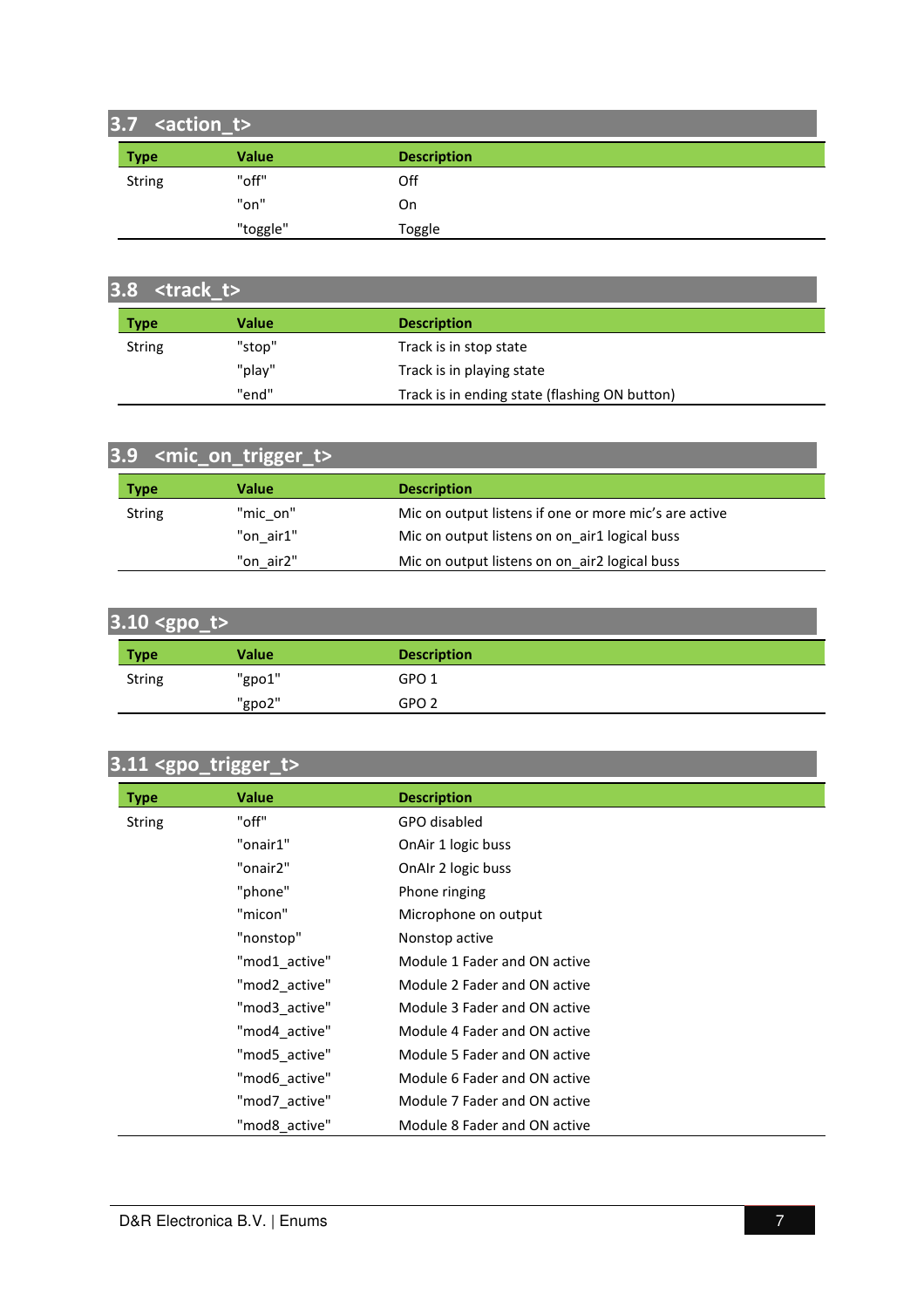# **3.12 <gpo\_mode\_t>**

| <b>Type</b> | Value          | <b>Description</b>                  |
|-------------|----------------|-------------------------------------|
| String      | "non-inverted" | GPO output is not inverted (normal) |
|             | "inverted"     | GPO output is inverted              |

# **3.13 <gpo\_type\_t>**

| <b>Type</b>   | Value            | <b>Description</b>      |  |
|---------------|------------------|-------------------------|--|
| <b>String</b> | "continues"      | GPO continues           |  |
|               | "pulse_by_on"    | GPO pulse by on         |  |
|               | "pulse by off"   | GPO pulse by off        |  |
|               | "pulse_by_onoff" | GPO pulse by on and off |  |

| 3.14 <silence_detection_interval_unit_t></silence_detection_interval_unit_t> |           |                          |  |  |
|------------------------------------------------------------------------------|-----------|--------------------------|--|--|
| <b>Type</b>                                                                  | Value     | <b>Description</b>       |  |  |
| String                                                                       | "seconds" | Interval unit in seconds |  |  |
|                                                                              | "minutes" | Interval unit in minutes |  |  |

# **3.15 <silence\_detection\_source\_t>**

| <b>Type</b>   | Value    | <b>Description</b>        |
|---------------|----------|---------------------------|
| <b>String</b> | "left"   | Left signal of PGM buss   |
|               | "right"  | Right signal of PGM buss  |
|               | "stereo" | Stereo signal of PGM buss |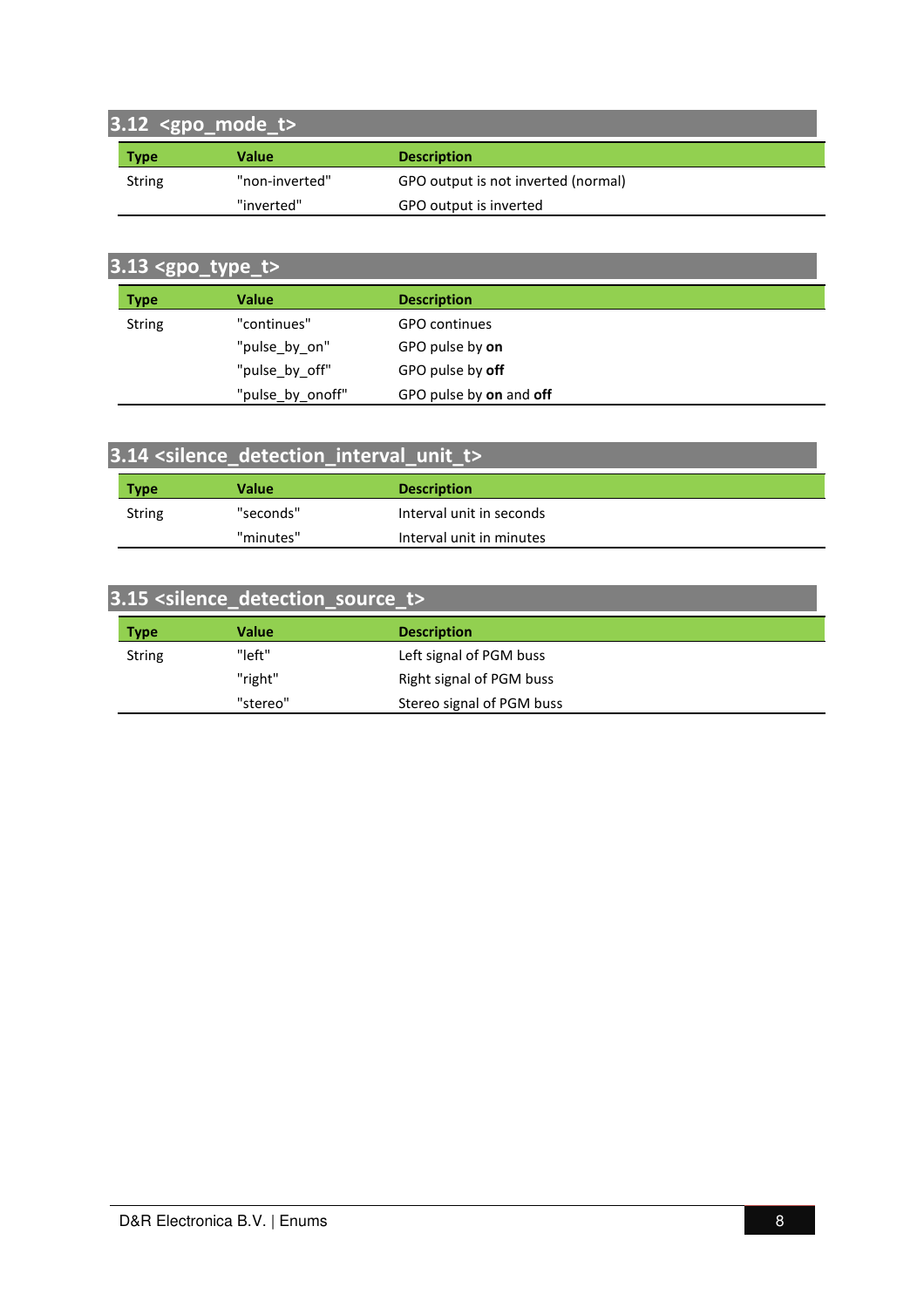## **4 Requests**

#### **4.1 get\_api\_version**

```
• Added in v0.1.0
```

```
Message Format:
```

```
 "msg": "get_api_version"
```
#### **Response**:

```
 "msg": "api_version", 
 "data": "0.1.0"
```
}

{

}

{

**4.2 get\_all** 

• Added in v0.1.0

Get all the configuration and the state data of the device.

#### **Message Format:**

```
 "msg": "get_all"
```

```
}
```
{

#### **Response**:

```
{ 
       "msg": "all", 
       "data": {…} 
}
```
## **4.3 get\_config**

• Added in v0.1.0

Get all the configuration data of the device.

```
{ 
       "msg": "get_config" 
} 
Response: 
{ 
       "msg": "config",
```

```
 "data": {…}
```

```
}
```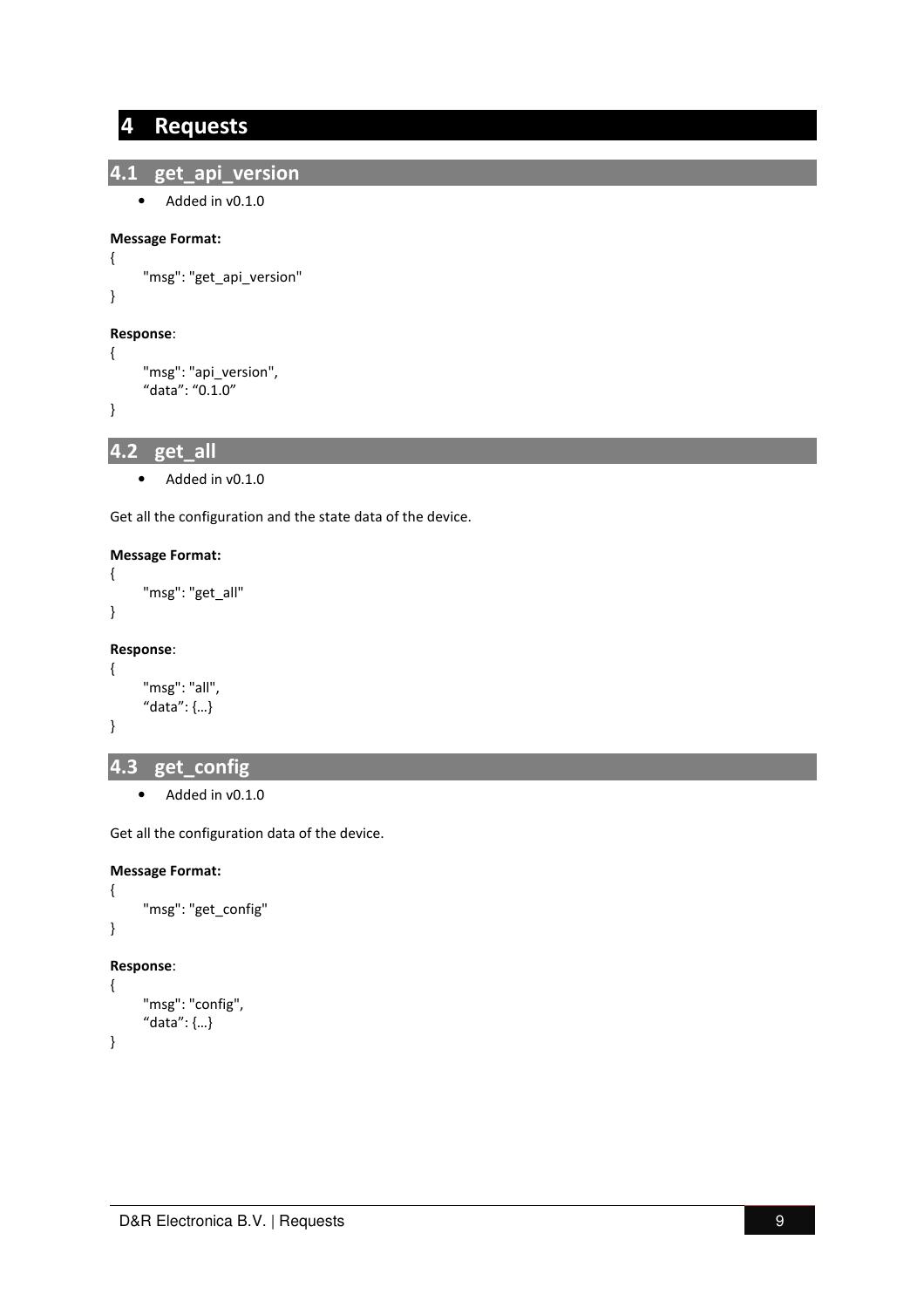**4.4 get\_states** 

• Added in v0.1.0

Get all the state data of the device.

```
Message Format:
```

```
 "msg": "get_states"
```
#### **Response**:

```
 "msg": "states", 
 "data": {…}
```
}

{

}

{

**4.5 get\_subscriptions** 

• Added in v0.1.0

#### **Message Format:**

```
{ 
      "msg": "get_subscriptions" 
}
```
#### **Response**: {

```
 "msg": "subscriptions", 
 "data": […]
```
## **4.6 get\_topics**

• Added in v0.1.0

```
Message Format:
```

```
{ 
      "msg": "get_topics"
```
}

}

#### **Response**:

```
 "msg": "topics", 
 "data": […]
```
}

{

```
4.7 set_auto_cue
```
• Added in v0.1.0

```
{ 
      "msg": "set_auto_cue", 
      "data": { 
            <auto_cue_t>: <action_t> 
      }
}
```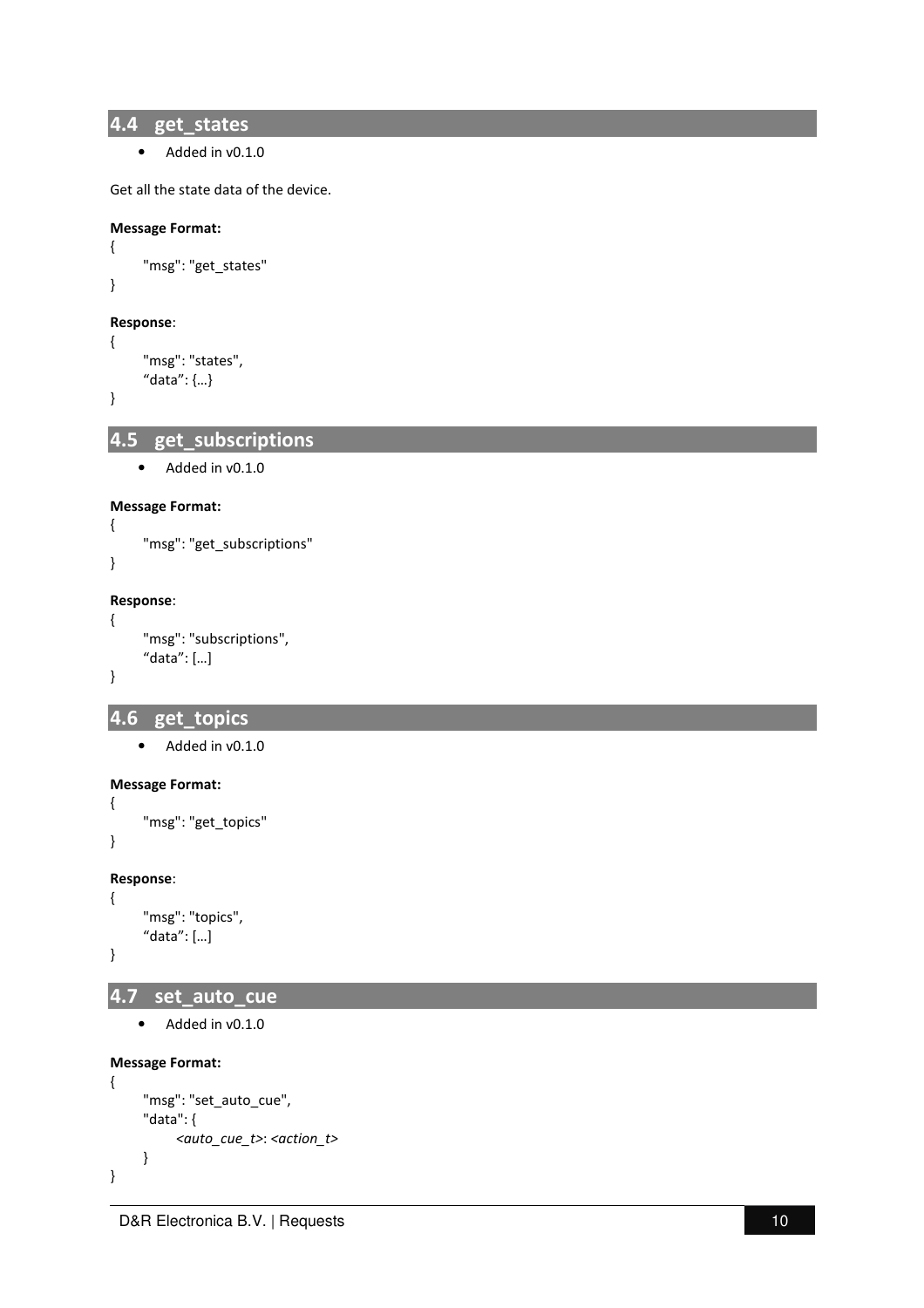The *data* object may contain one or more *<auto cue* t> keys. The corresponding value should be an *<action\_t>*.

```
4.8 set_config_auto_off 
   • Added in v0.1.0
```

```
Message Format:
```
{

}

```
 "msg": "set_config_auto_off", 
 "data": { 
      <module_t>: <Bool>
 }
```
The *data* object may contain one or more *<module\_t>* keys. The corresponding value should be a *<Bool>*.

```
4.9 set_config_auto_on 
    • Added in v0.1.0 
Message Format:
{ 
    "msg": "set_config_auto_on",
     "data": { 
          <module_t>: <Bool>
```
The *data* object may contain one or more *<module\_t>* keys. The corresponding value should be a *<Bool>*.

#### **4.10 set\_config\_crm\_auto\_cue\_reset**

```
• Added in v0.1.0
```
**Availability**:

}

}

AIRLITE: **○** WEBSTATION: 0

#### **Message Format:**

```
{ 
     "msg": "set_config_crm_auto_cue_reset",
      "data": { 
            <module_t>: <Bool>
      } 
}
```
The *data* object may contain one or more *<module\_t>* keys. The corresponding value should be a *<Bool>*. Only available for microphone modules (Airlite: 1..3, Webstation: 1..2).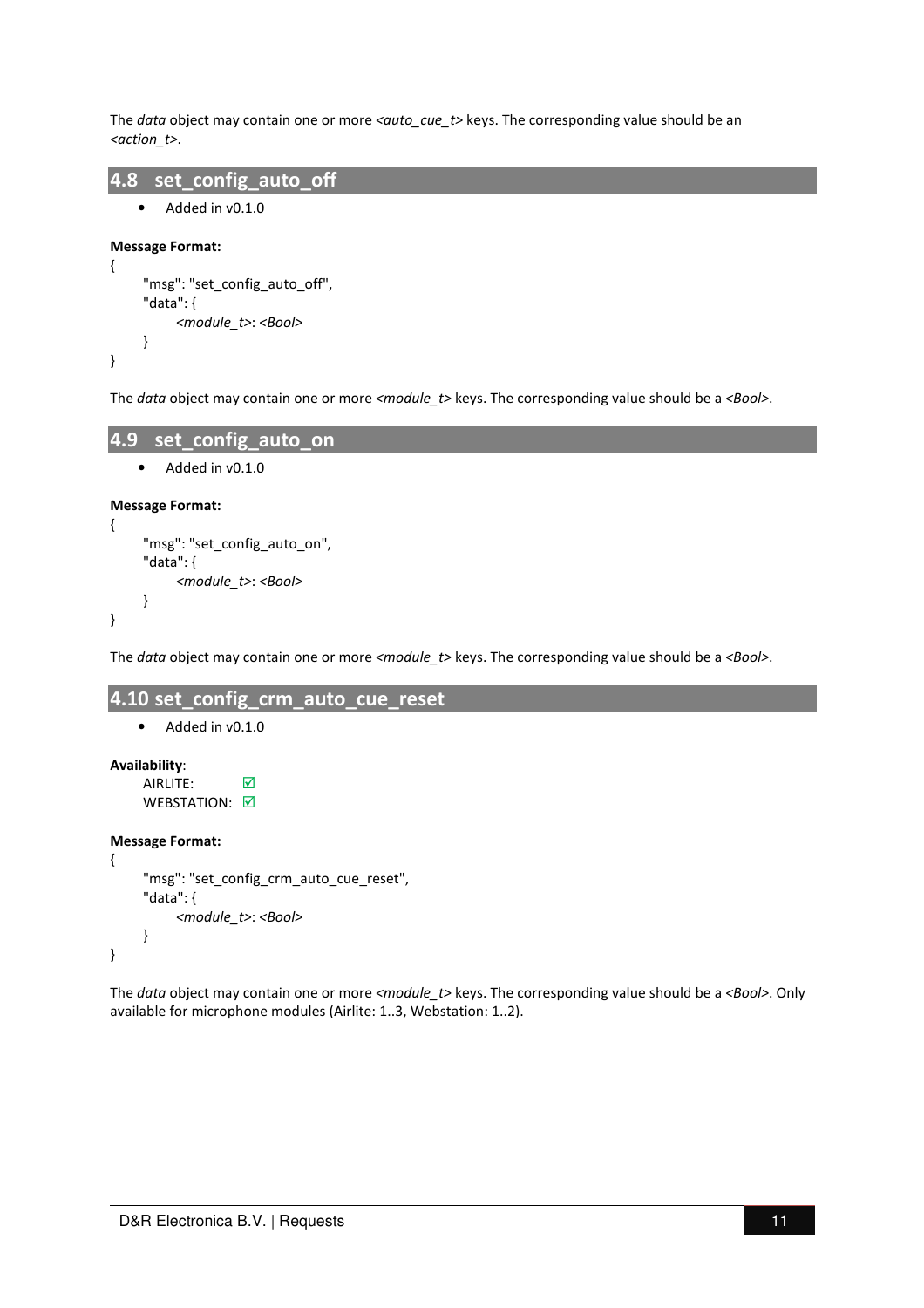#### **4.11 set\_config\_crm\_mute**

• Added in v0.1.0

#### **Message Format:**

```
{ 
       "msg": "set_config_crm_mute", 
      "data": { 
            <module_t>: <Bool>
      } 
}
```
The *data* object may contain one or more *<module\_t>* keys. The corresponding value should be a *<Bool>*. Only available for microphone modules (Airlite: 1..3, Webstation: 1..2).

## **4.12 set\_config\_cue**

```
• Added in v0.1.0
```
#### **Message Format:**

```
{ 
       "msg": "set_config_cue", 
       "data": { 
             <cue_t>: { 
                  "color_on": <color_t>, 
                  "color_off": <color_t> 
            } 
       } 
}
```
The *data* object may contain one or more *<cue\_t>* keys. The corresponding value should be an *object.* All keys in the object are optional, not required.

#### **4.13 set\_config\_cue\_interlock**

```
• Added in v0.1.0
```
#### **Message Format:**

{

}

```
 "msg": "set_config_cue_interlock", 
 "data": <Bool>
```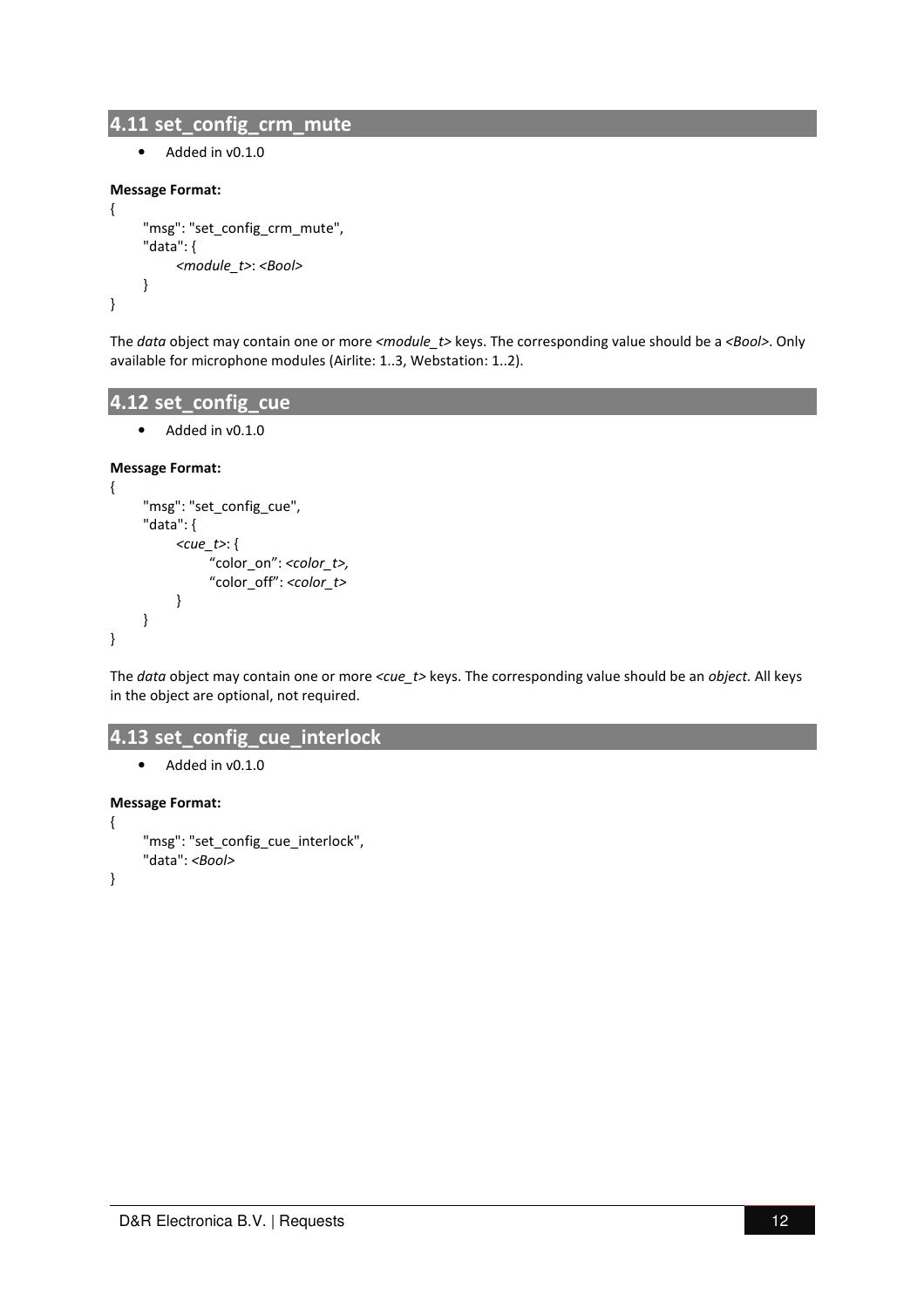#### **4.14 set\_config\_cue\_reset**

• Added in v0.1.0

#### **Message Format:**

```
{ 
      "msg": "set_config_cue_reset", 
      "data": { 
            <module_t>: { 
                 "enabled_by_line": <Bool>, 
                 "enabled_by_mic_usb_voip": <Bool>, 
                 "reset_by_fader": <Bool>, 
                "reset_by_on": <Bool>, 
                "reset_by_fader_and_on": <Bool> 
           } 
      } 
}
```
The *data* object may contain one or more <module t> keys. The corresponding value should be an object. All keys in the object are optional, not required.

#### **4.15 set\_config\_fader\_reserve**

```
• Added in v0.1.0
```
#### **Message Format:**

```
{ 
       "msg": "set_config_fader_reserve", 
       "data": { 
             <module_t>: <Bool>
       } 
}
```
The *data* object may contain one or more *<module\_t>* keys. The corresponding value should be a *<Bool>*.

#### **4.16 set\_config\_gpo**

• Added in v0.1.0

#### **Message Format:**

```
 "msg": "set_config_gpo", 
 "data": { 
      <gpo_t>: { 
           "trigger": <gpo_trigger_t>, 
           "mode": <gpo_mode_t>,
           "type": <gpo_type_t>, 
           "time": <Number>
     } 
 }
```

```
}
```
{

The *data* object may contain one or more *<gpo\_t>* keys. The corresponding value should be an *object.* All keys in the object are optional, not required. The *time* key should be specified in milliseconds.

#### **4.17 set\_config\_locked\_on**

• Added in v0.1.0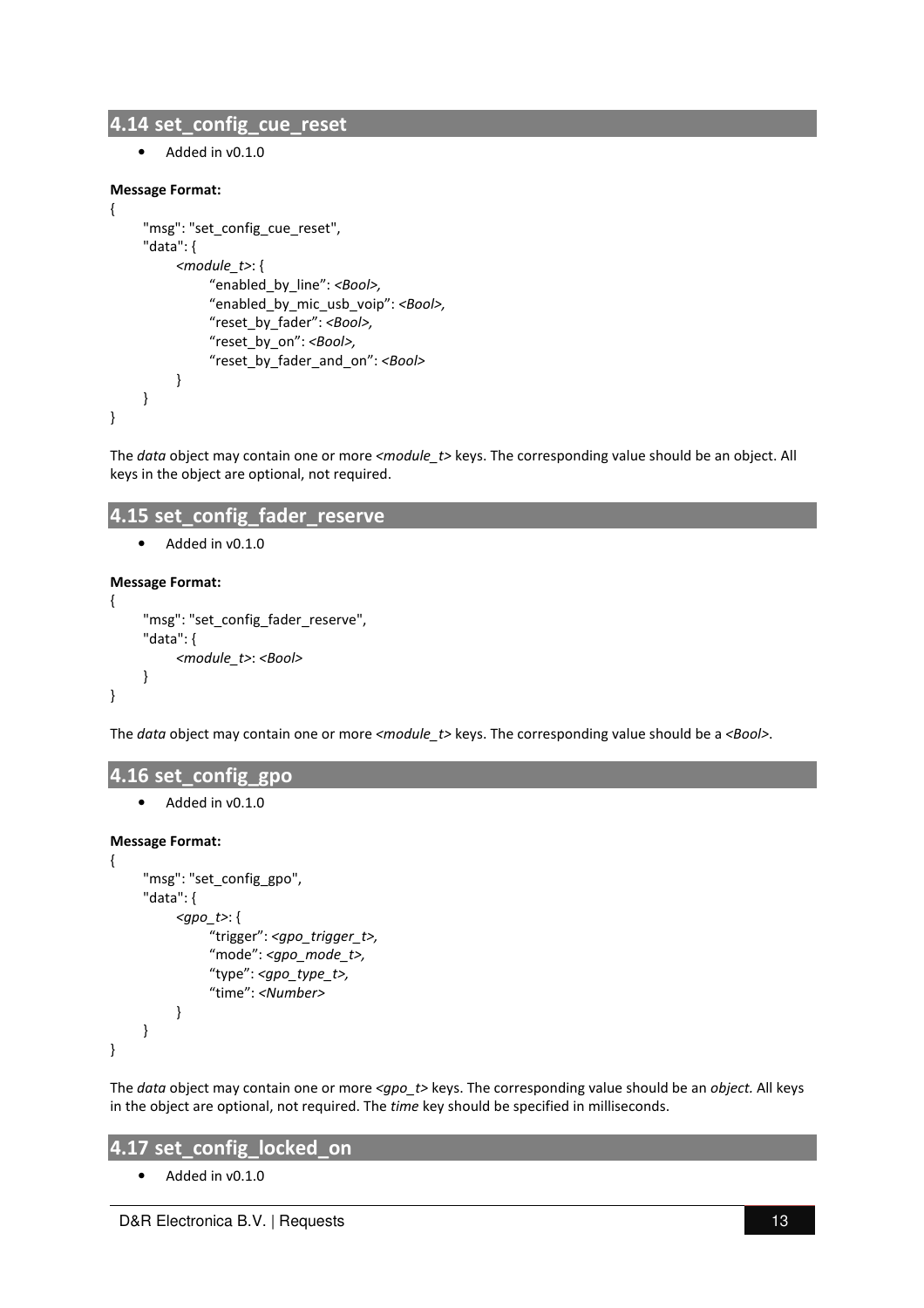```
Message Format:
{ 
      "msg": "set_config_locked_on", 
      "data": { 
            <module_t>: <Bool>
      } 
}
```
The *data* object may contain one or more *<module\_t>* keys. The corresponding value should be a *<Bool>*.

## **4.18 set\_config\_mic\_at\_line**

• Added in v0.1.0

#### **Message Format:**

```
{ 
      "msg": "set_config_mic_at_line",
      "data": { 
            <module_t>: <Bool>
      } 
}
```
The *data* object may contain one or more *<module\_t>* keys. The corresponding value should be a *<Bool>*. Only available for microphone modules (Airlite: 1..3, Webstation: 1..2).

#### **4.19 set\_config\_mic\_on**

• Added in v0.1.0

#### **Message Format:**

{

}

```
 "msg": "set_config_mic_on", 
 "data": <mic_on_trigger_t>
```
## **4.20 set\_config\_on**

Added in v0.1.0

#### **Message Format:**

```
{ 
       "msg": "set_config_on", 
       "data": { 
             <module_t>: { 
                 "color_on": <color_t>, 
                  "color_on_and_fader": <color_t>, 
                  "color_off": <color_t> 
           } 
      } 
}
```
The *data* object may contain one or more *<module\_t>* keys. The corresponding value should be an object. All keys in the object are optional, not required.

## **4.21 set\_config\_on\_air**

• Added in v0.1.0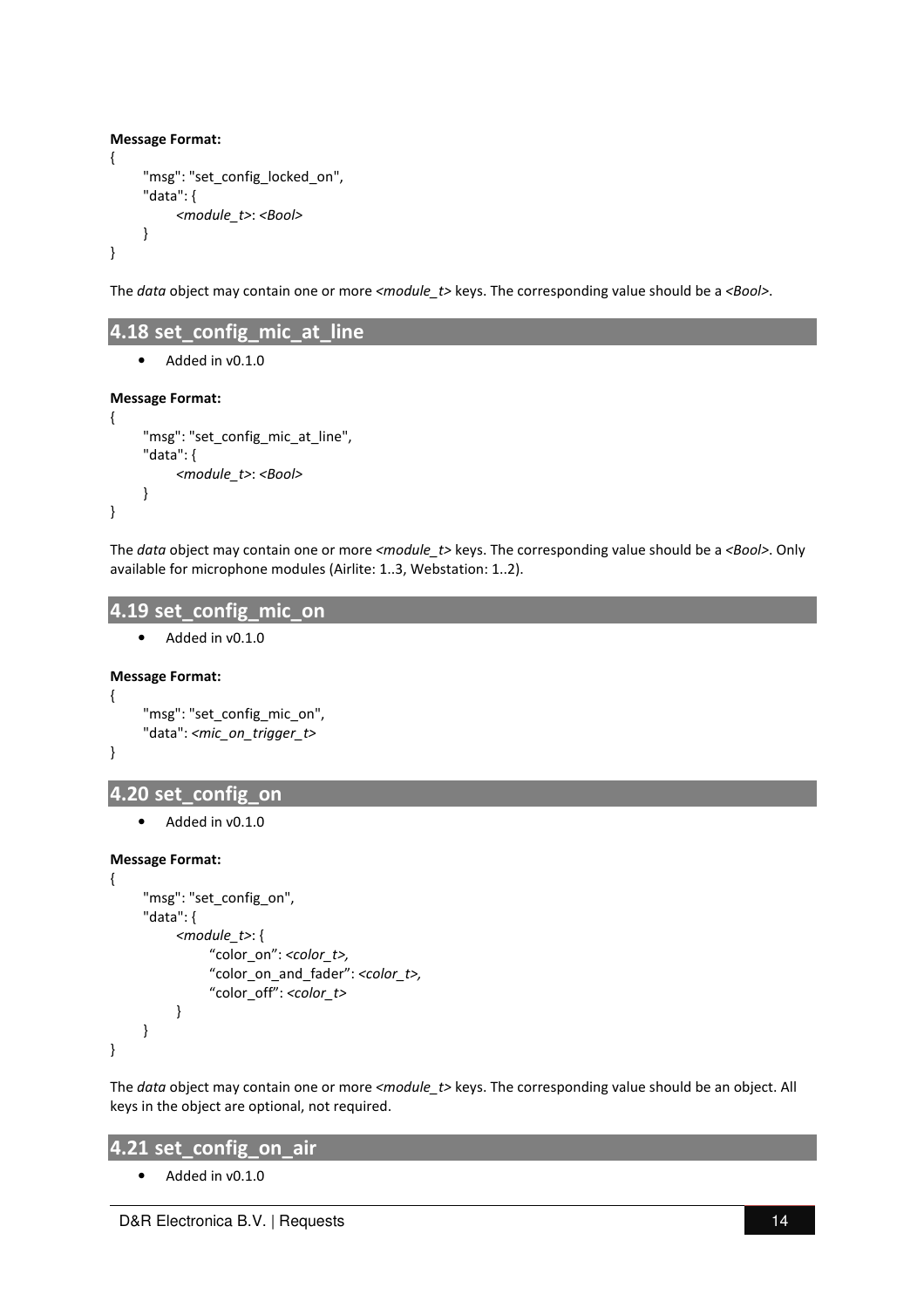#### **Message Format:**

```
{ 
      "msg": "set_config_on_air", 
      "data": { 
           <module_t>: { 
                "on_air1_enabled_by_line": <Bool>, 
                "on_air1_enabled_by_mic_usb_voip": <Bool>, 
                "on_air2_enabled_by_line": <Bool>, 
                "on_air2_enabled_by_mic_usb_voip": <Bool> 
          } 
      } 
}
```
The *data* object may contain one or more *<module\_t>* keys. The corresponding value should be an object. All keys in the object are optional, not required.

#### **4.22 set\_config\_pgm\_auto\_off**

• Added in v0.1.0

#### **Message Format:**

```
{ 
      "msg": "set_config_pgm_auto_off", 
      "data": { 
            <module_t>: { 
                 "enabled_by_line": <Bool>, 
                 "enabled_by_mic_usb_voip": <Bool> 
           } 
      } 
}
```
The *data* object may contain one or more *<module\_t>* keys. The corresponding value should be an object. All keys in the object are optional, not required.

#### **4.23 set\_config\_phantom**

• Added in v0.1.0

#### **Message Format:**

```
{ 
       "msg": "set_config_phantom", 
       "data": { 
             <module_t>: <Bool>
      } 
}
```
The *data* object may contain one or more *<module\_t>* keys. The corresponding value should be a *<Bool>*. Only available for microphone modules (Airlite: 1..3, Webstation: 1..2).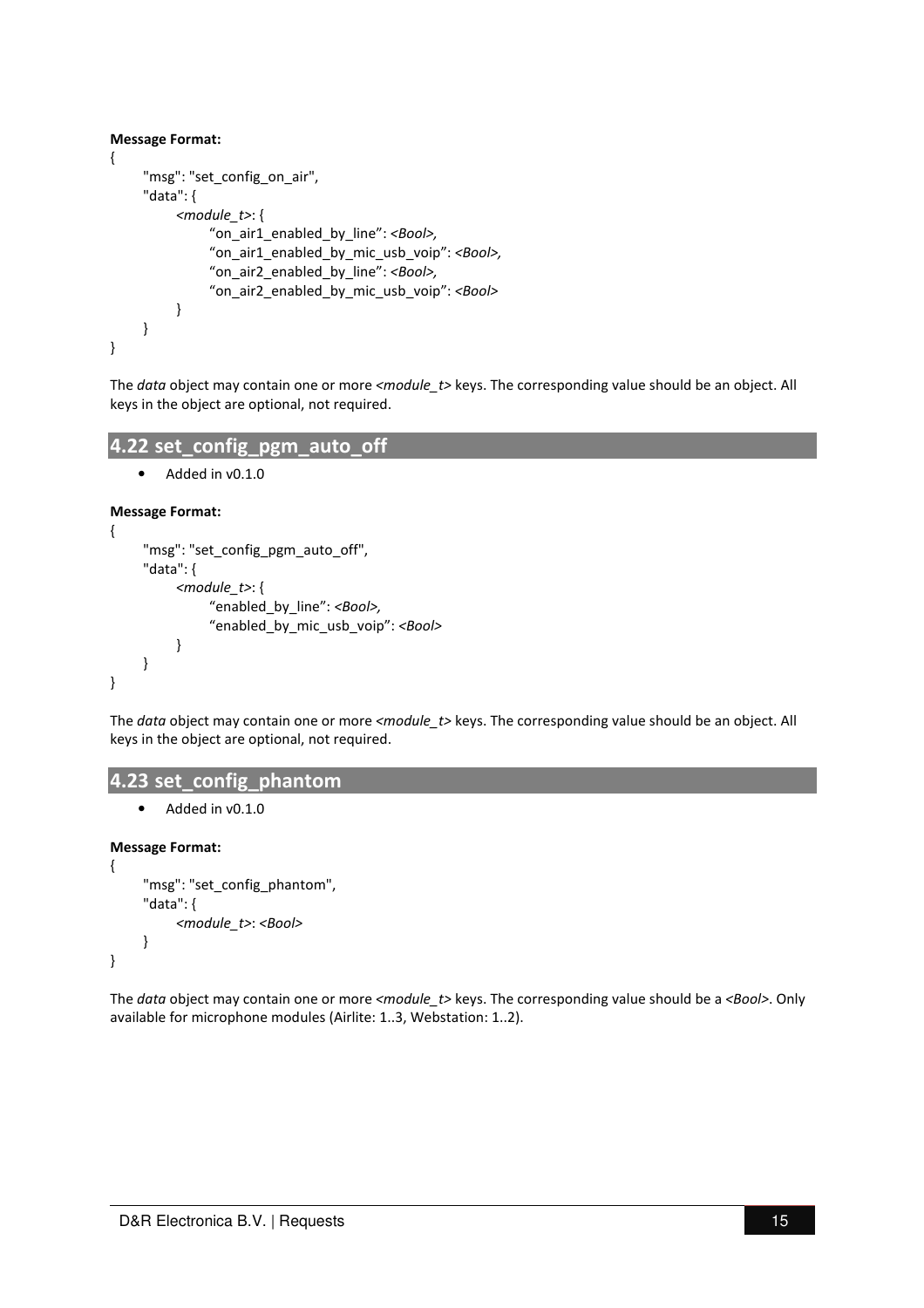## **4.24 set\_config\_silence\_detection**

• Added in v0.1.0

#### **Message Format:**

```
{ 
      "msg": "set_config_silence_detection", 
      "data": { 
            "threshold": <Number>, 
            "interval": <Number>, 
            "interval_unit": <silence_detection_interval_unit_t>, 
            "source": <silence_detection_source_t>, 
            "enable": <Bool> 
      } 
}
```
The value should be an object. All keys in the object are optional, not required.

#### **4.25 set\_config\_studio\_remote**

```
• Added in v0.1.0
```
#### **Message Format:**

```
{ 
      "msg": "set_config_studio_remote", 
      "data": { 
            <module_t>: { 
                  "cough_enable": <Bool>, 
                  "comm_enable": <Bool>,
                  "comm_private": <Bool> 
            } 
      } 
}
```
The *data* object may contain one or more *<module\_t>* keys. The corresponding value should be an object. All keys in the object are optional, not required. Only available for microphone modules (Airlite: 1..3, Webstation: 1..2).

#### **4.26 set\_ctrl\_led**

• Added in v0.1.0

Sets the LED of one or more control keys to a static color or blinking state.

```
{ 
       "msg": "set_ctrl_led", 
       "data": { 
             <ctrl_key_t>: <color_t>, 
             <ctrl_key_t>: { 
                   "color_on": <color_t>, 
                   "color_off": <color_t>,
                   "blink_speed": <blink_speed_t>
             } 
       } 
}
```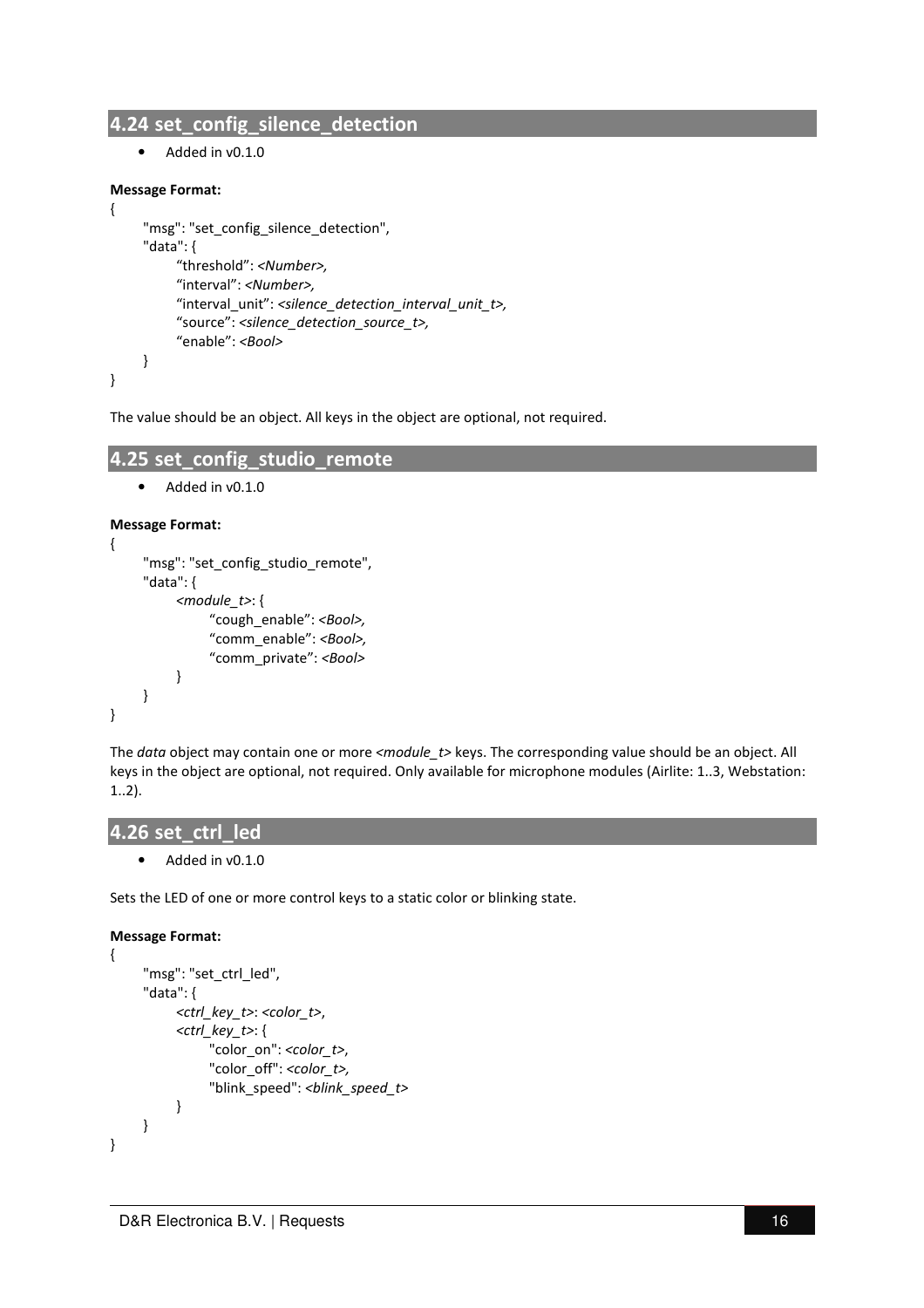The *data* object may contain one or more *<ctrl\_key\_t>* keys. The corresponding value should be a *<color\_t>* for setting a static LED color, or an object for configuring a blinking state. All keys in the object are optional, not required.

```
4.27 set_cue
```

```
• Added in v0.1.0
```

```
Message Format:
{
```

```
 "msg": "set_cue", 
       "data": { 
             <cue_t>: <action_t>
       } 
}
```
The *data* object may contain one or more *<cue\_t>* keys. The corresponding value should be an *<action\_t>*.

```
4.28 set_non_stop
```

```
• Added in v0.1.0
```
#### **Message Format:**

```
"msg": "set_non_stop",
 "data": <action_t>
```

```
}
```
{

}

{

```
4.29 set_on
```
• Added in v0.1.0

#### **Message Format:**

```
 "msg": "set_on", 
 "data": { 
      <module_t>: <action_t>
 }
```
The *data* object may contain one or more *<module\_t>* keys. The corresponding value should be an *<action\_t>*.

## **4.30 set\_studio\_remote**

```
• Added in v0.1.0
```

```
{ 
       "msg": "set_studio_remote", 
       "data": { 
             <module_t>: { 
                   "cough": <Bool>, 
                   "comm": <Bool> 
            } 
       } 
}
```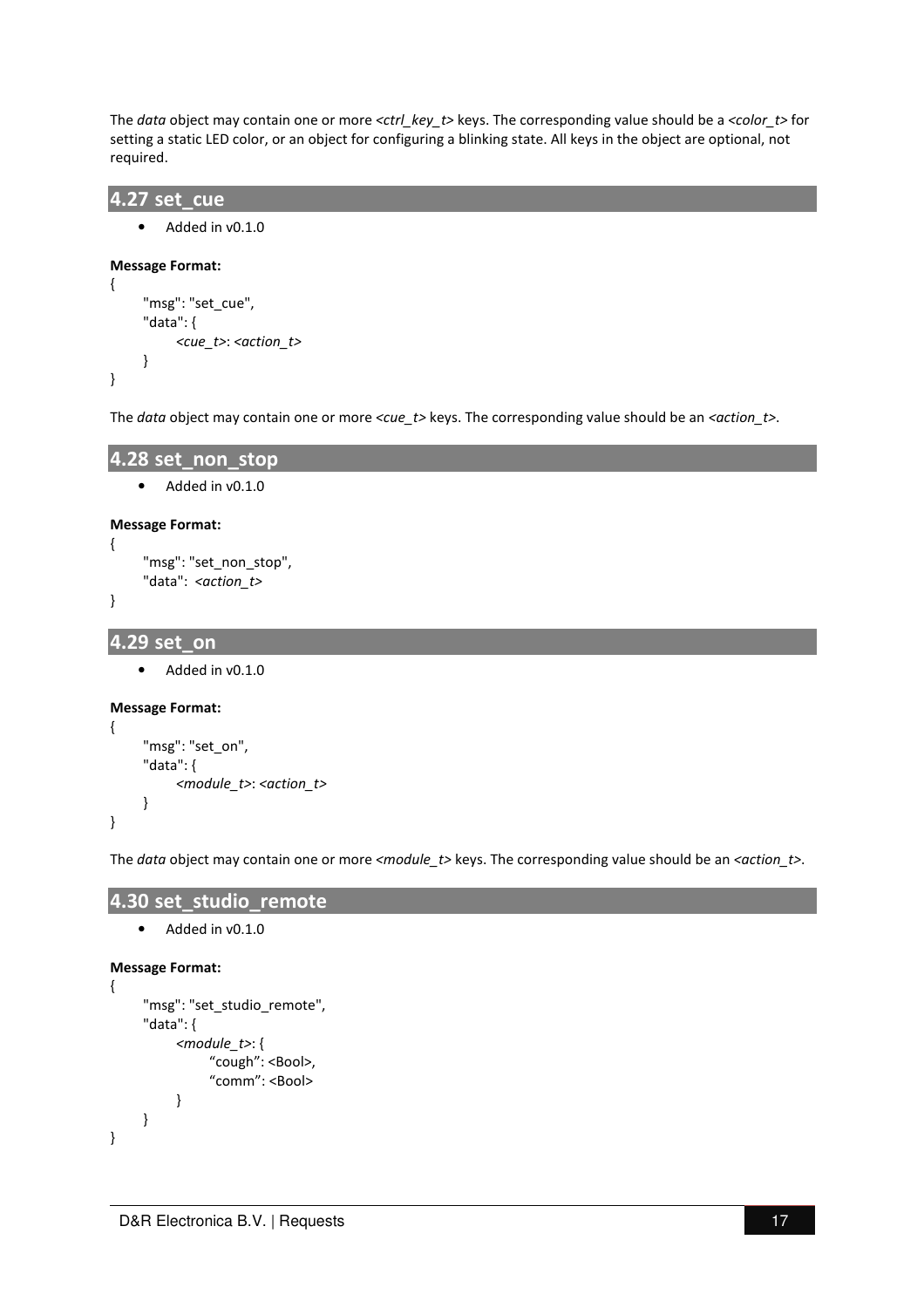The *data* object may contain one or more *<module\_t>* keys. The corresponding value should be an object. All keys in the object are optional, not required. Only available for microphone modules (Airlite: 1..3, Webstation: 1..2).

#### **4.31 set\_track**

Added in v0.1.0

```
Message Format:
```

```
{ 
       "msg": "set_track", 
       "data": { 
             <module_t>: <track_t>
       } 
}
```
The *data* object may contain one or more *<module\_t>* keys. The corresponding value should be an *<track\_t>*.

```
4.32 set_voicetrack
```

```
• Added in v0.1.0
```
#### **Message Format:**

```
{ 
       "msg": "set_voicetrack", 
       "data": { 
             <module_t>: <Bool>
       } 
}
```
The *data* object may contain one or more *<module\_t>* keys. The corresponding value should be a *<Bool>*. Only available for microphone or voip modules (Airlite: 1..3 and 8, Webstation: 1..2 and 6).

#### **4.33 subscribe**

```
• Added in v0.1.0
```
#### **Message Format:**

{

}

```
 "msg": "subscribe", 
 "data": […]
```
The *data* can be an array of topics to subscribe to, or instead use a string type for subscribing to a single topic. Available topics can be obtained by sending the *get\_topics* message. The topics you are subscribed to can be obtained by sending the *get\_subscriptions* message.

#### **4.34 unsubscribe**

• Added in v0.1.0

```
{ 
       "msg": "unsubscribe", 
       "data": [… ] 
}
```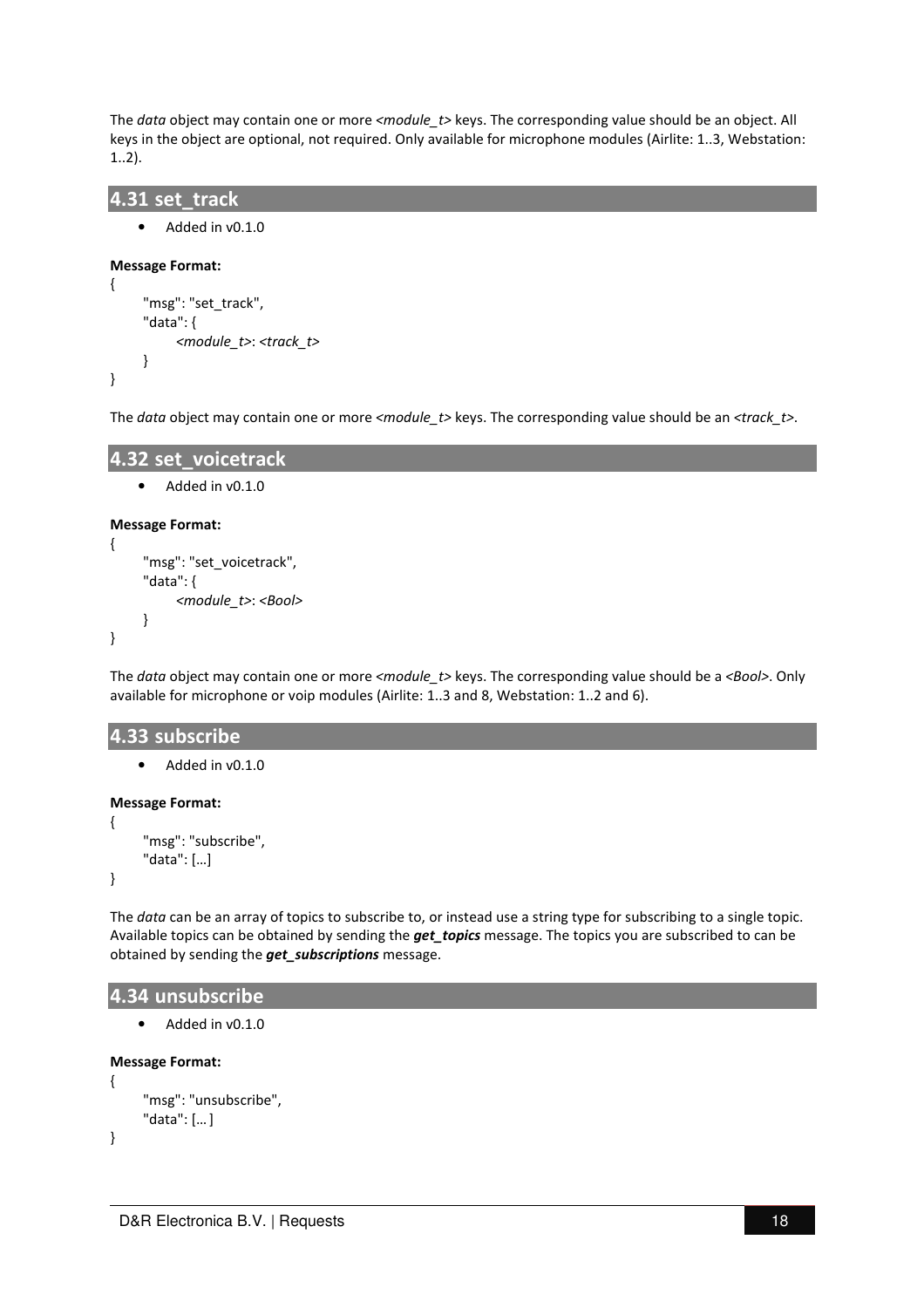The *data* can be an array of topics to unsubscribe from, or instead use a string type for unsubscribing from a single topic. In order to unsubscribe from all topics use the "\*" wildcard as a string data type. The topics you are subscribed to can be obtained by sending the *get\_subscriptions* message.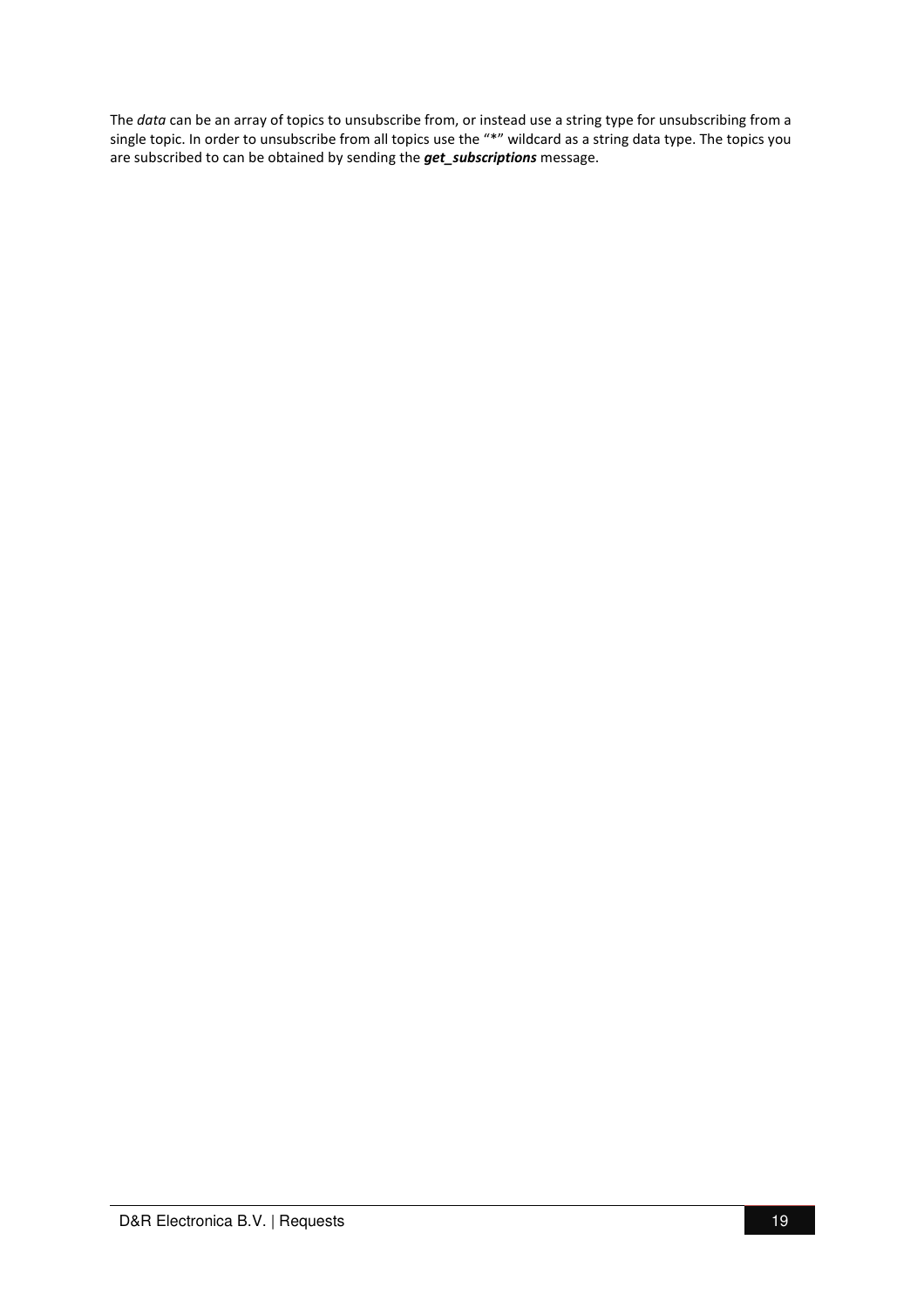## **5 Events**

```
5.1 on_auto_cue
```

```
• Added in v0.1.0
```
#### **Message Format:**

```
 "msg": "on_auto_cue", 
 "data": { 
      <auto_cue_t>: <Bool> 
 }
```

```
}
```
{

**5.2 on\_config\_auto\_off** 

```
• Added in v0.1.0
```
#### **Message Format:**

```
 "msg": "on_config_auto_off", 
 "data": { 
      <module_t>: <Bool> 
 }
```

```
}
```
{

## **5.3 on\_config\_auto\_on**

```
• Added in v0.1.0
```
#### **Message Format:**

```
 "msg": "on_config_auto_on", 
 "data": { 
      <module_t>: <Bool> 
 }
```
}

{

# **5.4 on\_config\_crm\_auto\_cue\_reset**

• Added in v0.1.0

#### **Message Format:**

```
{ 
      "msg": "on_config_crm_auto_cue_reset", 
      "data": { 
            <module_t>: <Bool> 
      }
```
}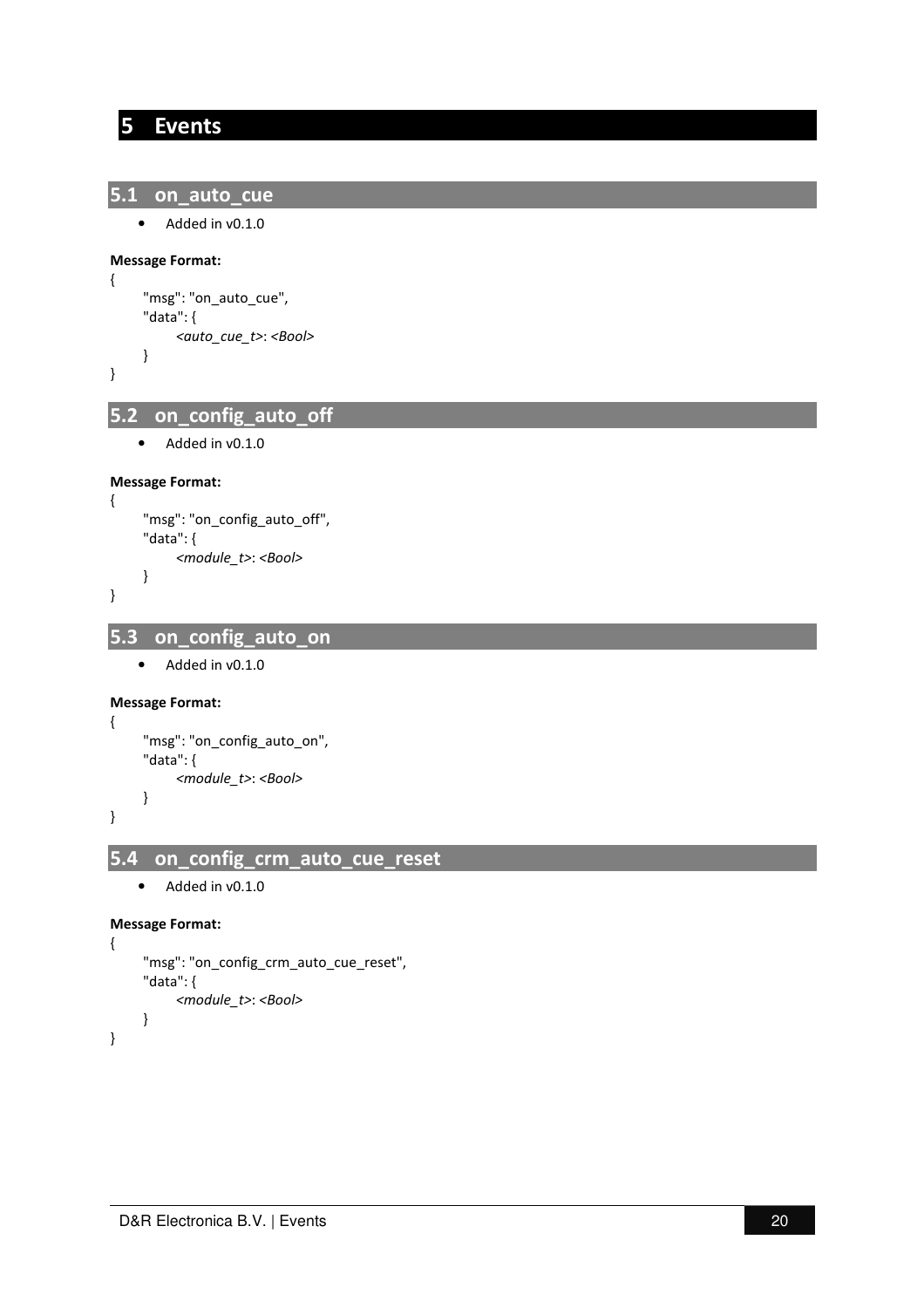## **5.5 on\_config\_crm\_mute**

• Added in v0.1.0

#### **Message Format:**

{

}

{

```
 "msg": "on_config_crm_mute", 
 "data": { 
      <module_t>: <Bool> 
 }
```
## **5.6 on\_config\_cue**

• Added in v0.1.0

#### **Message Format:**

```
 "msg": "on_config_cue", 
       "data": { 
             <cue_t>: { 
                  "color_on": <color_t>, 
                  "color_off": <color_t> 
           } 
       } 
}
```
## **5.7 on\_config\_cue\_interlock**

• Added in v0.1.0

#### **Message Format:**

```
"msg": "on config cue interlock",
 "data": <Bool>
```
}

{

}

{

## **5.8 on\_config\_cue\_reset**

• Added in v0.1.0

```
 "msg": "on_config_cue_reset", 
 "data": { 
      <module_t>: { 
          "enabled_by_line": <Bool>, 
           "enabled_by_mic_usb_voip": <Bool>, 
          "reset_by_fader": <Bool>, 
          "reset_by_on": <Bool>, 
          "reset_by_fader_and_on": <Bool> 
     } 
 }
```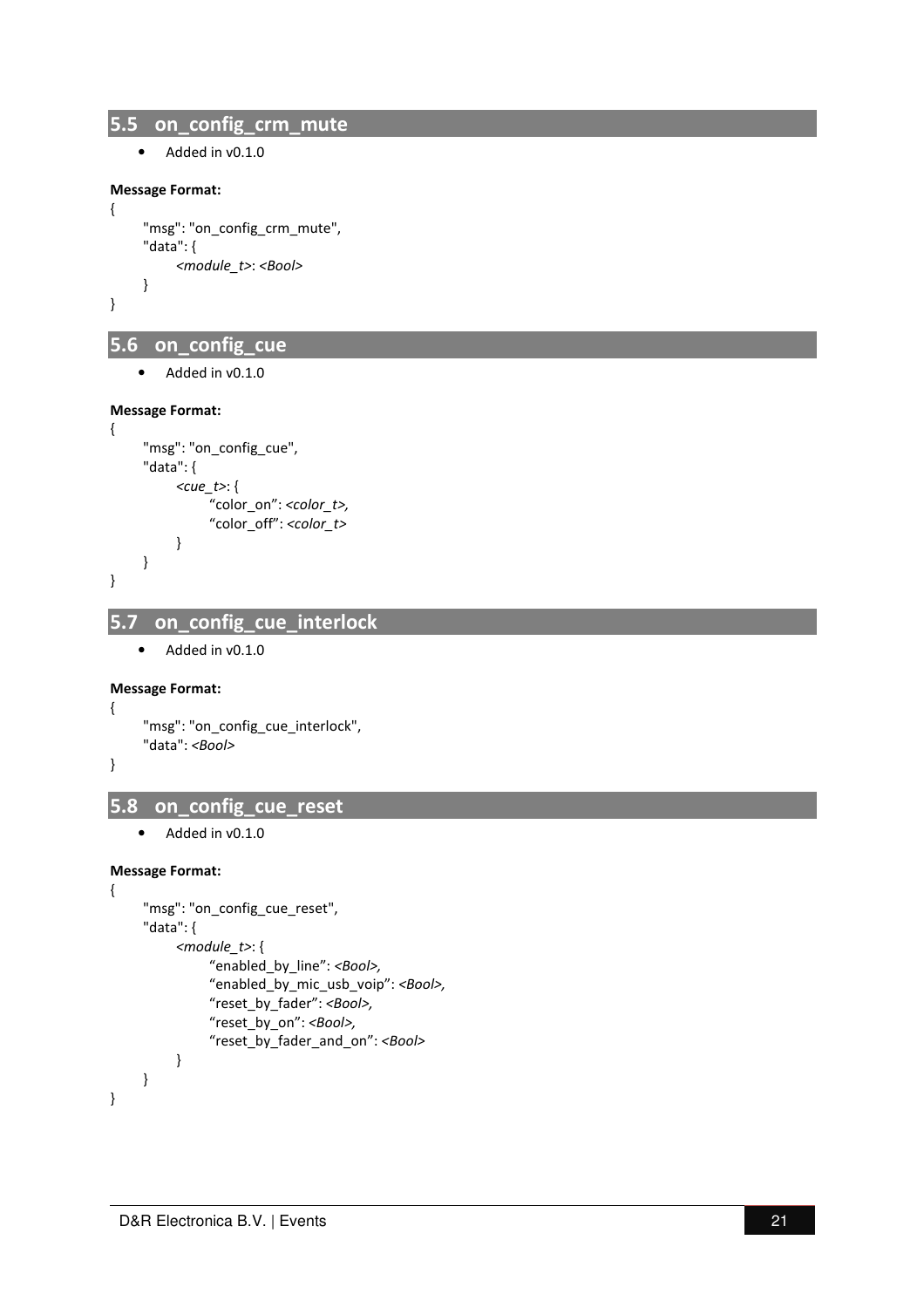## **5.9 on\_config\_fader\_reserve**

• Added in v0.1.0

#### **Message Format:**

{

}

```
 "msg": "on_config_fader_reserve", 
 "data": { 
      <module_t>: <Bool> 
 }
```
# **5.10 on\_config\_gpo**

• Added in v0.1.0

#### **Message Format:**

```
{ 
      "msg": "on_config_gpo", 
      "data": { 
            <gpo_t>: { 
                "trigger": <gpo_trigger_t>, 
                "mode": <gpo_mode_t>,
                "type": <gpo_type_t>, 
                "time": <Number>
          } 
      } 
}
```
## **5.11 on\_config\_locked\_on**

• Added in v0.1.0

```
Message Format:
{
```

```
 "msg": "on_config_locked_on", 
 "data": { 
      <module_t>: <Bool> 
 }
```
## **5.12 on\_config\_mic\_at\_line**

• Added in v0.1.0

```
Message Format:
```
}

{

}

```
 "msg": "on_config_mic_at_line", 
 "data": { 
      <module_t>: <Bool> 
 }
```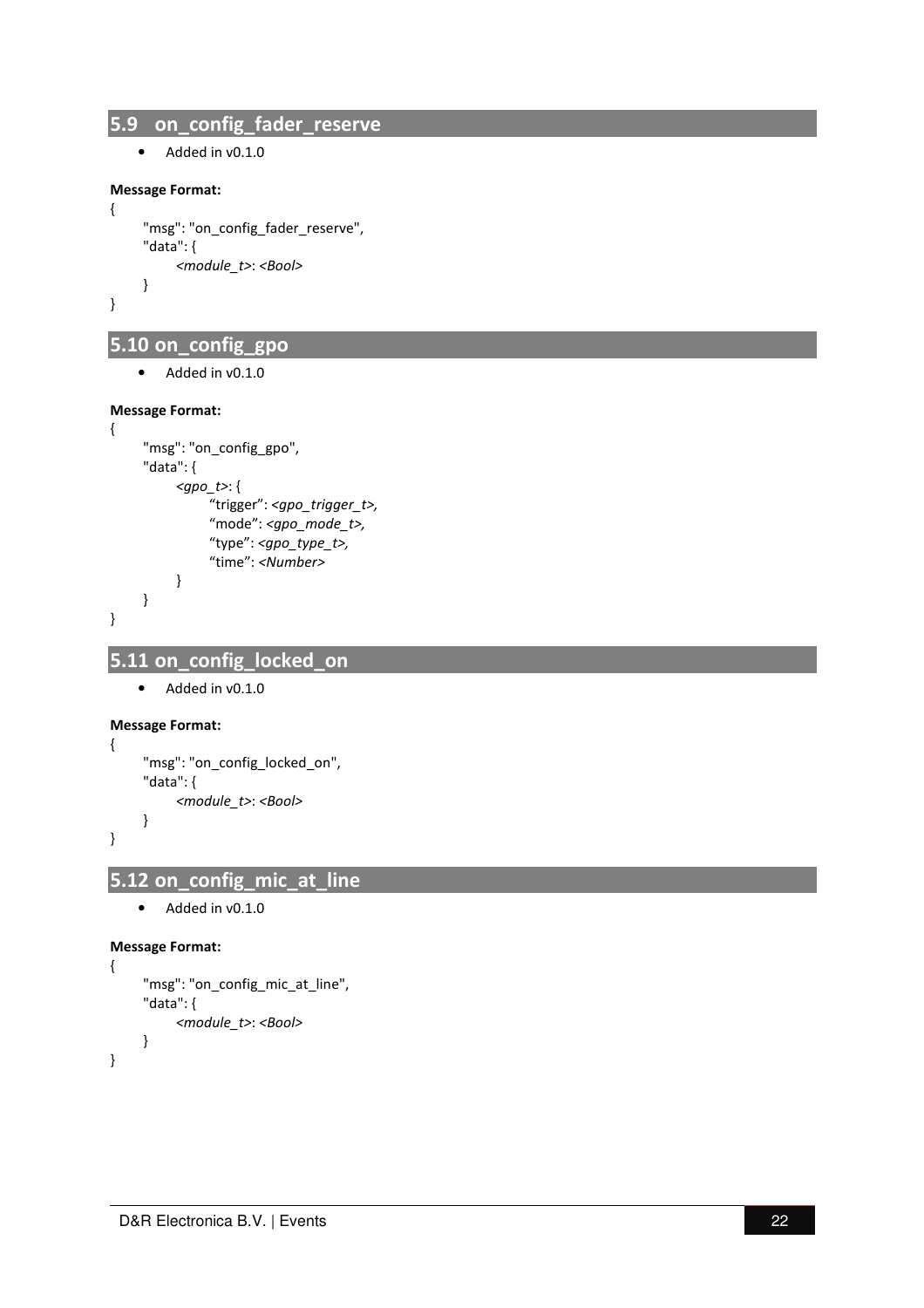#### **5.13 on\_config\_mic\_on**

• Added in v0.1.0

#### **Message Format:**

```
 "msg": "on_config_mic_on", 
 "data": <mic_on_trigger_t>
```
}

{

## **5.14 on\_config\_on**

• Added in v0.1.0

#### **Message Format:**

```
{ 
       "msg": "on_config_on", 
      "data": { 
            <module_t>: { 
                 "color_on": <color_t>, 
                 "color_on_and_fader": <color_t>, 
                 "color_off": <color_t> 
           } 
      } 
}
```
## **5.15 on\_config\_on\_air**

• Added in v0.1.0

#### **Message Format:**

```
{ 
      "msg": "on_config_on_air", 
      "data": { 
           <module_t>: { 
                "on_air1_enabled_by_line": <Bool>, 
                "on_air1_enabled_by_mic_usb_voip": <Bool>, 
                "on_air2_enabled_by_line": <Bool>, 
                "on_air2_enabled_by_mic_usb_voip": <Bool> 
          } 
     } 
}
```
# **5.16 on\_config\_pgm\_auto\_off**

```
• Added in v0.1.0
```

```
{ 
      "msg": "on_config_pgm_auto_off", 
      "data": { 
            <module_t>: { 
                 "enabled_by_line": <Bool>, 
                "enabled_by_mic_usb_voip": <Bool> 
           } 
      } 
}
```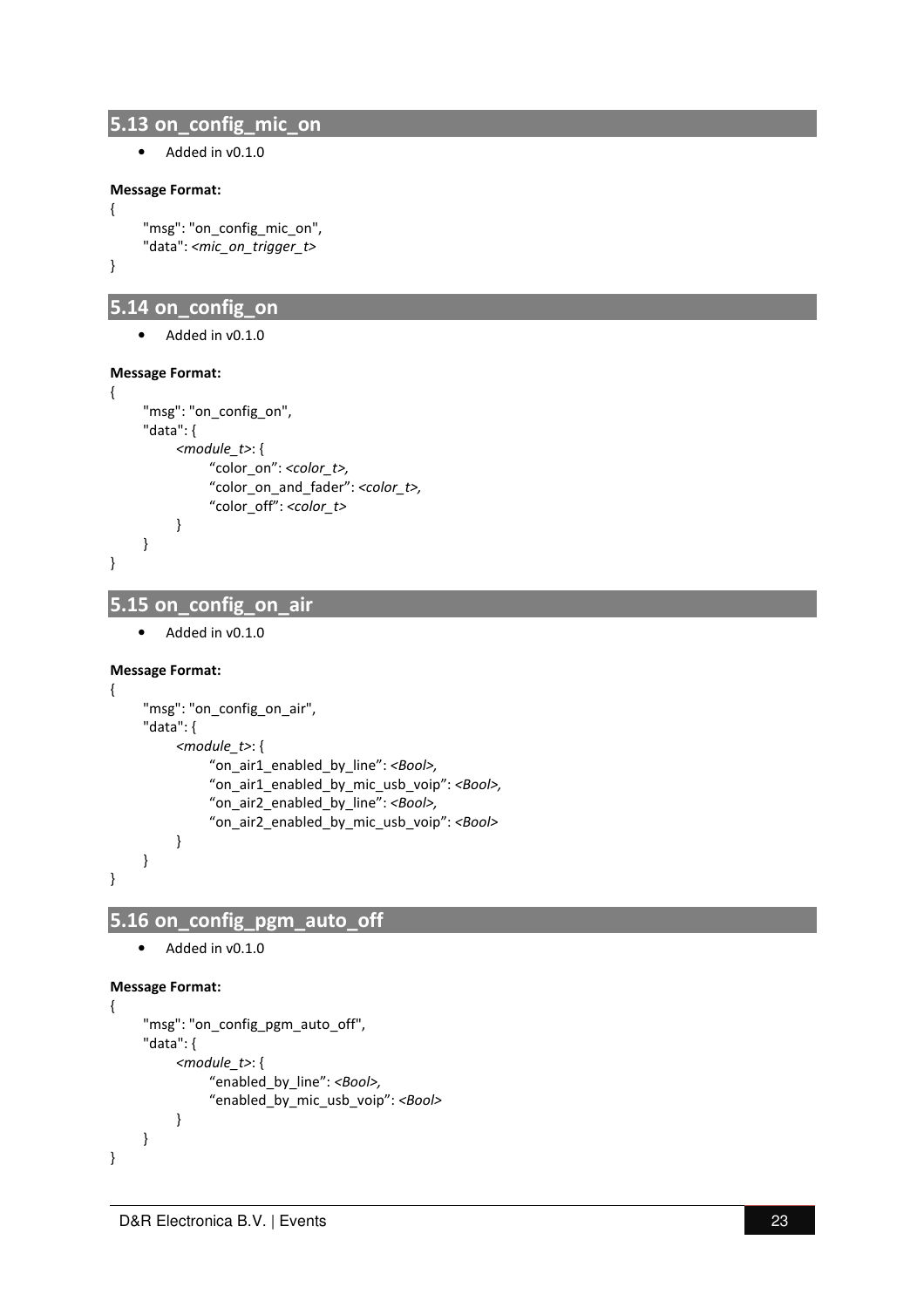## **5.17 on\_config\_phantom**

• Added in v0.1.0

#### **Message Format:**

```
 "msg": "on_config_phantom", 
 "data": { 
      <module_t>: <Bool>
 }
```

```
}
```
{

## **5.18 on\_config\_silence\_detection**

• Added in v0.1.0

#### **Message Format:**

```
{ 
      "msg": "on_config_silence_detection", 
      "data": { 
            "threshold": <Number>, 
            "interval": <Number>, 
            "interval_unit": <silence_detection_interval_unit_t>, 
            "source": <silence_detection_source_t>, 
            "enable": <Bool> 
      } 
}
```
Threshold: -40 ... 0 dB Interval: 2 … 255

#### **5.19 on\_config\_studio\_remote**

• Added in v0.1.0

#### **Message Format:**

{

}

```
 "msg": "on_config_studio_remote", 
 "data": { 
      <module_t>: { 
            "cough_enable": <Bool>, 
            "comm_enable": <Bool>,
            "comm_private": <Bool> 
      } 
 }
```
#### **5.20 on\_crm\_mute**

```
• Added in v0.1.0
```

```
{ 
      "msg": "on_crm_mute", 
      "data": <Bool>
```

```
}
```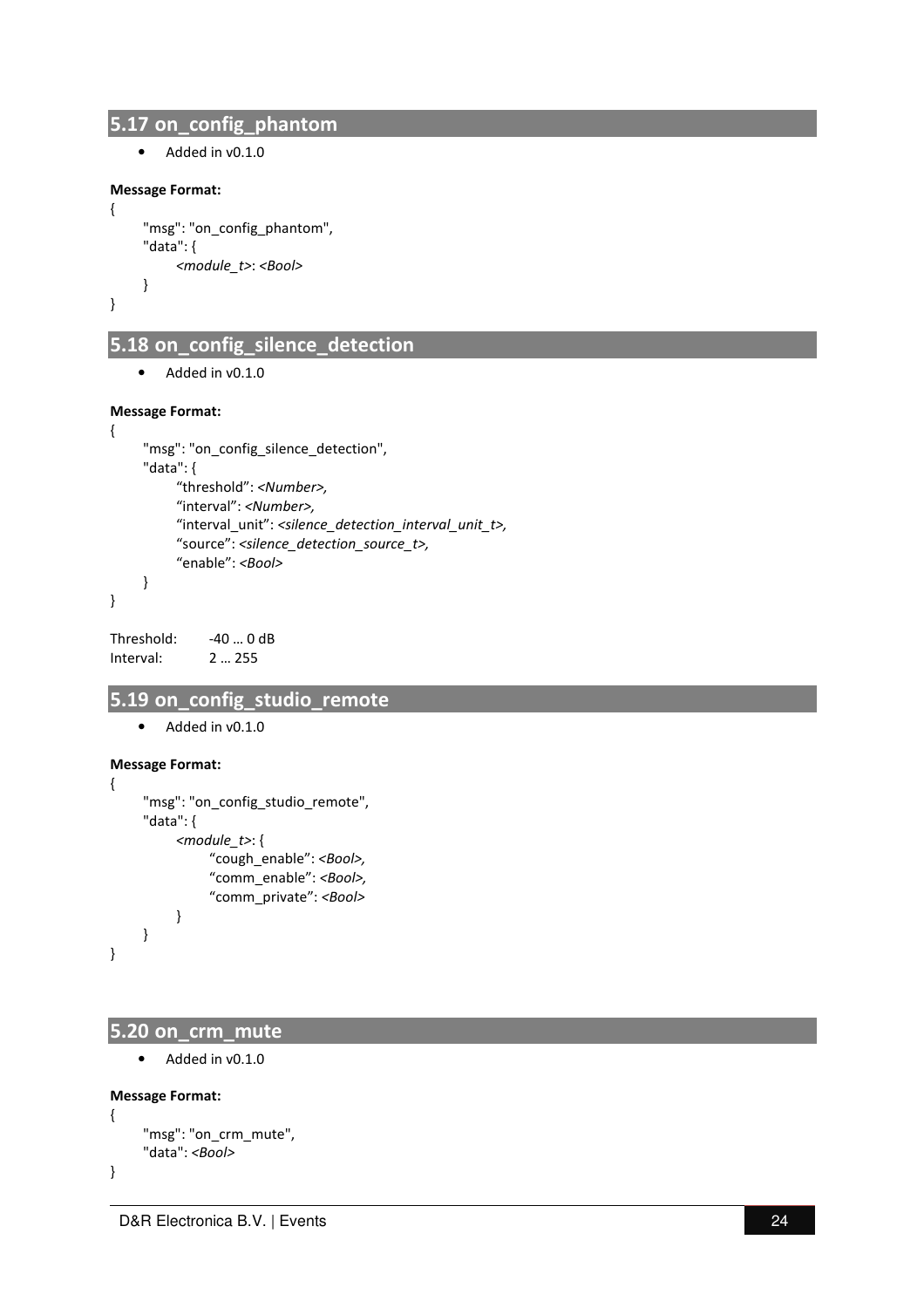## **5.21 on\_ctrl\_key**

• Added in v0.1.0

#### **Message Format:**

{

}

```
 "msg": "on_ctrl_key", 
 "data": { 
       <ctrl_key_t>: <Bool>
 }
```
# **5.22 on\_ctrl\_led**

• Added in v0.1.0

#### **Message Format:**

```
{ 
       "msg": "on_ctrl_led", 
       "data": { 
             <ctrl_key_t>: <color_t>, 
             <ctrl_key_t>: { 
                  "color_on": <color_t>, 
                  "color_off": <color_t>,
                  "blink_speed": <blink_speed_t>
            } 
       } 
}
```
#### **5.23 on\_cue**

• Added in v0.1.0

#### **Message Format:**

```
{ 
       "msg": "on_cue", 
       "data": { 
             <cue_t>: <action_t>
       } 
}
```
## **5.24 on\_device\_status**

```
• Added in v0.1.0
```

```
{ 
      "msg": "on_device_status", 
      "data": "connected" | "disconnected" 
}
```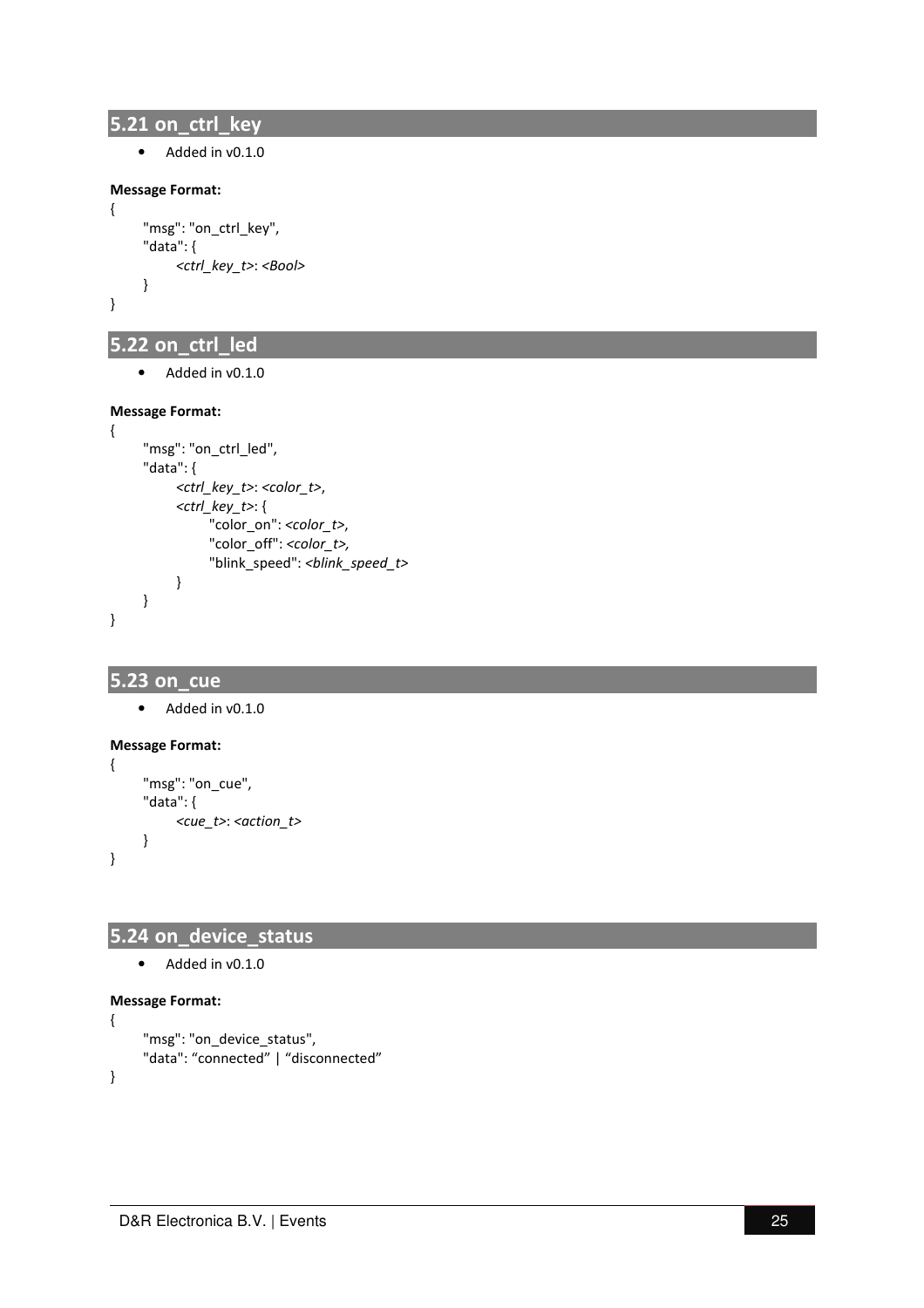## **5.25 on\_fader**

• Added in v0.1.0

#### **Message Format:**

{

}

{

}

{

```
 "msg": "on_fader", 
 "data": { 
      <module_t>: <Bool> 
 }
```
## **5.26 on\_gpo**

• Added in v0.1.0

#### **Message Format:**

```
 "msg": "on_gpo", 
 "data": { 
      <gpo_t>: <Bool> 
 }
```
# **5.27 on\_metering**

• Added in v0.1.0

#### **Message Format:**

```
 "msg": "on_metering", 
      "data": { 
           "pgm_left": <Number>, 
          "pgm_rjght": <Number>, 
          "phones_left": <Number>, 
          "phones_right": <Number>, 
          "crm_left": <Number>, 
          "crm_right": <Number>
      }
}
```
Levels are in dB and in the range [-50 … +5]. DIN PPM Scale.

## **5.28 on\_mic\_on**

```
• Added in v0.1.0
```
#### **Message Format:**

```
 "msg": "on_mic_on", 
 "data": <Bool>
```

```
}
```
{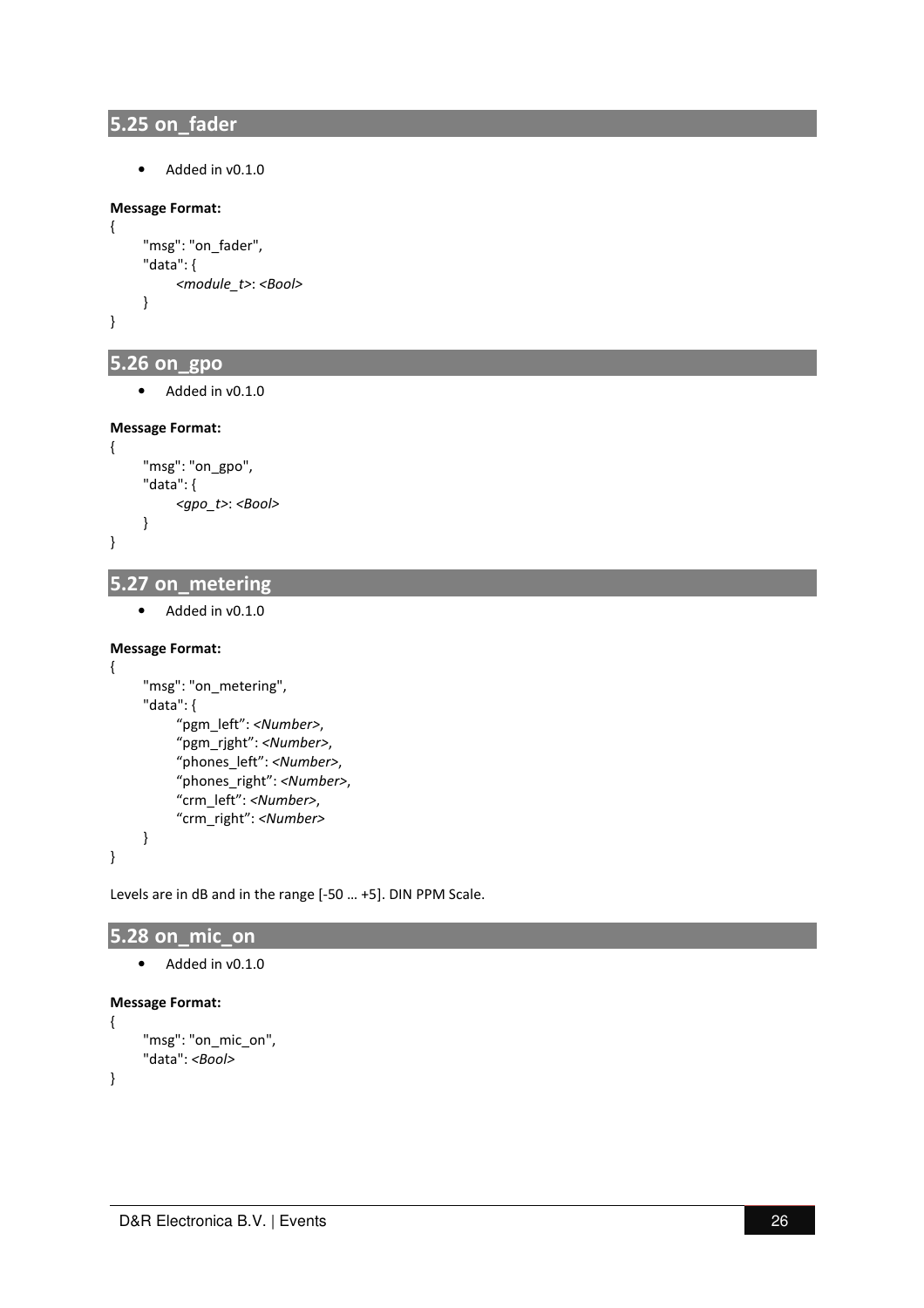## **5.29 on\_module\_active**

• Added in v0.1.0

#### **Message Format:**

{

}

{

}

{

}

```
 "msg": "on_module_active", 
 "data": { 
      <module_t>: <Bool> 
 }
```
# **5.30 on\_non\_stop**

• Added in v0.1.0

#### **Message Format:**

```
 "msg": "on_non_stop", 
 "data": <Bool>
```
#### **5.31 on\_on**

```
• Added in v0.1.0
```
#### **Message Format:**

```
 "msg": "on_on", 
 "data": { 
      <module_t>: <Bool> 
 }
```
## **5.32 on\_on\_air**

• Added in v0.1.0

#### **Message Format:**

```
{ 
       "msg": "on_on_air", 
       "data": { 
             "on_air1": <Bool>, 
             "on_air2": <Bool> 
       }
}
```
## **5.33 on\_phone\_ringing**

```
• Added in v0.1.0
```
#### **Message Format:**

}

```
{ 
      "msg": "on_phone_ringing", 
      "data": <Bool>
```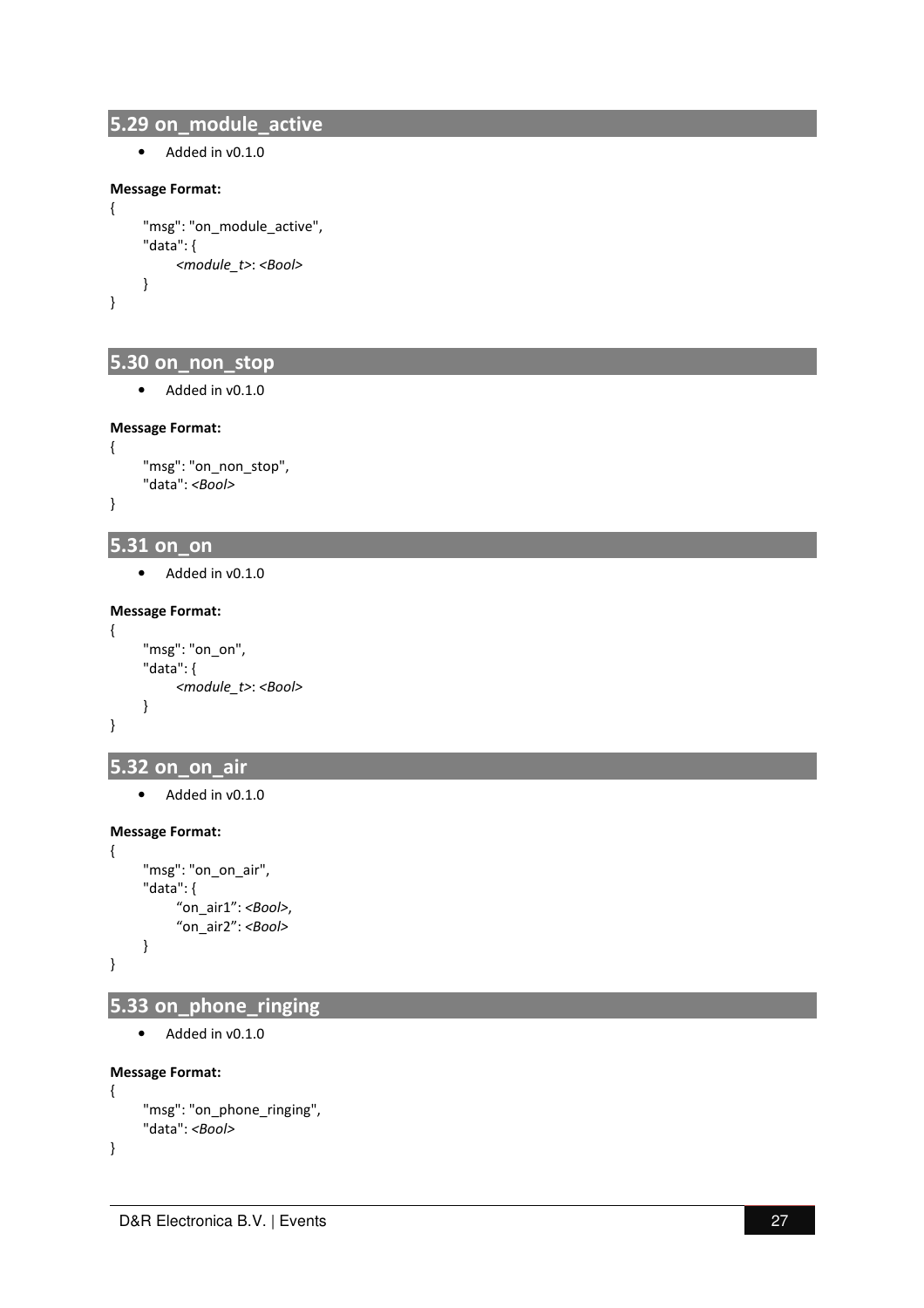## **5.34 on\_silence\_detection**

• Added in v0.1.0

#### **Message Format:**

```
{
```

```
 "msg": "on_silence_detection", 
 "data": <Bool>
```
}

# **5.35 on\_source\_select**

• Added in v0.1.0

#### **Message Format:**

```
{ 
      "msg": "on_source_select", 
      "data": { 
            <module_t>: "line" | "mic" | "usb" | "voip" 
     }
}
```
# **5.36 on\_studio\_remote**

• Added in v0.1.0

#### **Message Format:**

{

}

```
 "msg": "on_studio_remote", 
 "data": { 
      <module_t>: { 
            "cough": <Bool>, 
            "comm": <Bool>
      } 
 }
```
#### **5.37 on\_track**

• Added in v0.1.0

```
{ 
      "msg": "on_track", 
      "data": { 
            <module_t>: <track_t> 
      }
}
```